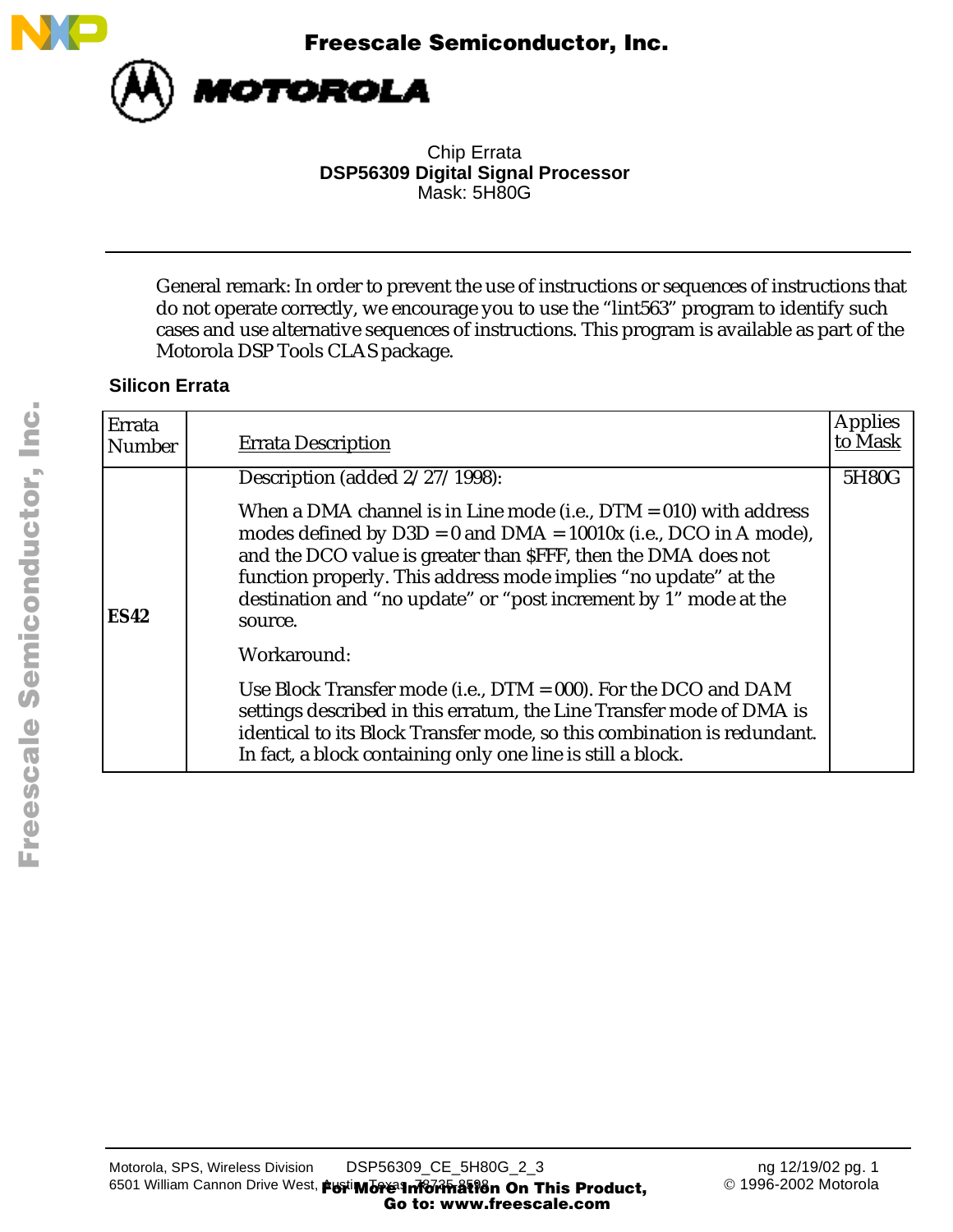

| Errata      |                                                                                                                                                                                                                                                                                                                                                                                                                                                                                                                                                          | <b>Applies</b> |
|-------------|----------------------------------------------------------------------------------------------------------------------------------------------------------------------------------------------------------------------------------------------------------------------------------------------------------------------------------------------------------------------------------------------------------------------------------------------------------------------------------------------------------------------------------------------------------|----------------|
| Number      | <b>Errata Description</b>                                                                                                                                                                                                                                                                                                                                                                                                                                                                                                                                | to Mask        |
|             | Description (added $9/25/1997$ ):                                                                                                                                                                                                                                                                                                                                                                                                                                                                                                                        | 5H80G          |
|             | Using the JTAG instruction code 1111 (\$F) or 1101 (\$D) for the BYPASS<br>instruction may cause the chip to enter Debug mode (which then<br>correctly sets the Status bits (OS[1:0]) in the OnCE Status and Control<br>Register (OSCR[7:6]) and asserts the $\overline{\rm DE}$ output to acknowledge Debug<br>mode status).                                                                                                                                                                                                                            |                |
|             | Workaround:                                                                                                                                                                                                                                                                                                                                                                                                                                                                                                                                              |                |
|             | Use one of the following alternatives:                                                                                                                                                                                                                                                                                                                                                                                                                                                                                                                   |                |
| <b>ES53</b> | • If possible, do not use instruction code 1111 (SF) or 1101 (SD) for the<br>BYPASS instruction. Use one of the other defined BYPASS instruc-<br>tion codes (i.e., any code from 1000-1100 (\$8-\$C) or 1110 (\$E)).                                                                                                                                                                                                                                                                                                                                     |                |
|             | • If you must use instruction code 1111 (\$F) or 1101 (\$D), use the fol-<br>lowing procedure:                                                                                                                                                                                                                                                                                                                                                                                                                                                           |                |
|             | — While the SF or SD instruction code is in the Instruction Register,<br>ensure that the JTAG Test Access Port (TAP) state machine does not<br>pass through the JTAG Test-Logic-Reset state while accessing any<br>JTAG registers (i.e., Instruction Register, Boundary Scan Register, or<br>ID Register).<br>- Before using any other JTAG instruction, load one of the other BY-<br>PASS instruction codes (i.e., any code from 1000-1100 (\$8-\$C) or<br>1110 (SE)) into the instruction register. Then, any other JTAG instruc-<br>tion may be used. |                |

F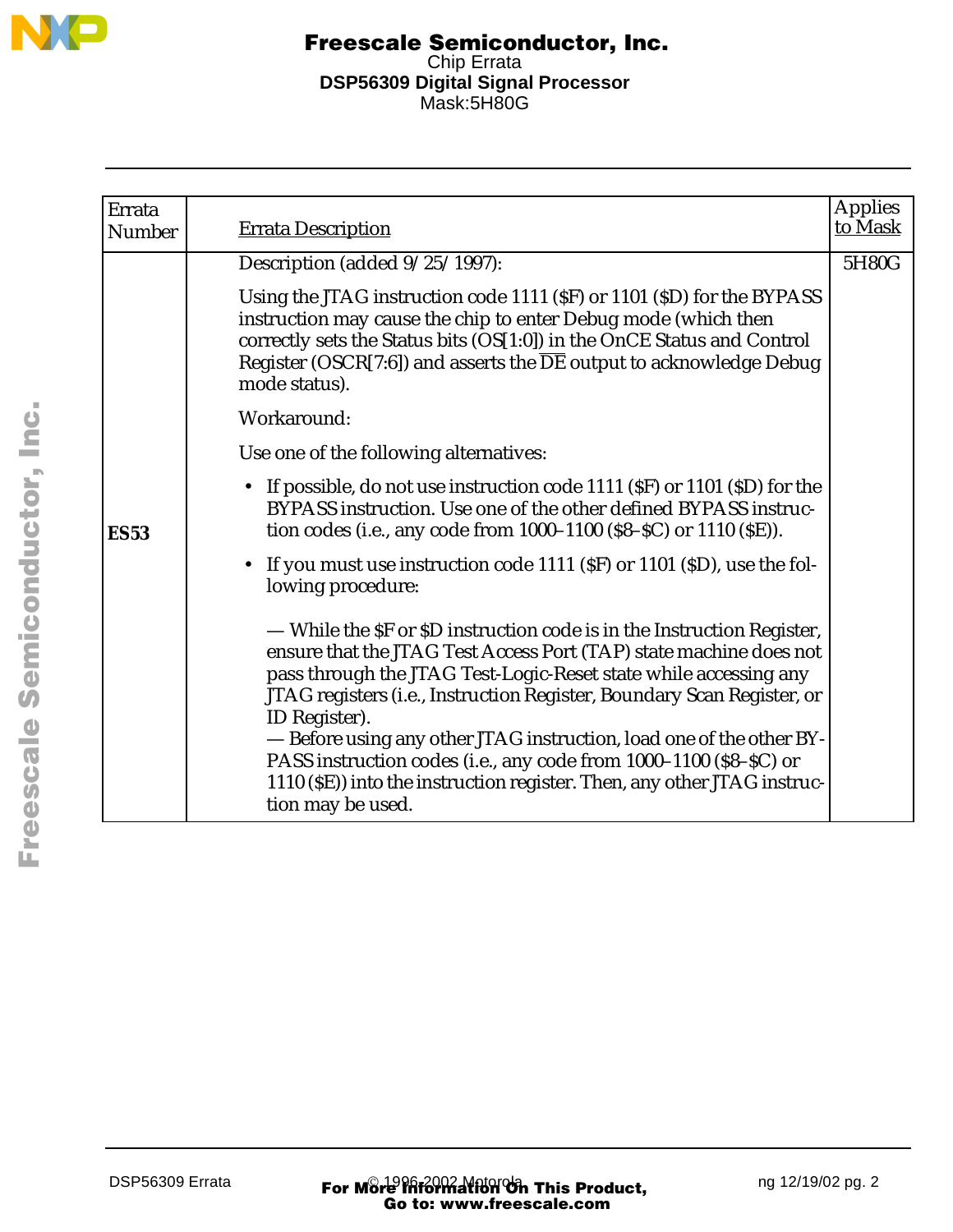

| Errata        |                                                                                                                                                                             | <b>Applies</b> |
|---------------|-----------------------------------------------------------------------------------------------------------------------------------------------------------------------------|----------------|
| <b>Number</b> | <b>Errata Description</b>                                                                                                                                                   | to Mask        |
|               | Description (added 2/27/1998):                                                                                                                                              | 5H80G          |
|               | When a DMA channel is configured to use its DMA Control Register<br>(DCR) in the following way:                                                                             |                |
|               | • Line Transfer mode is selected (i.e., $DTM[2:0] = 010$ ).                                                                                                                 |                |
|               | Non-three-dimensional Address mode is selected (i.e., $D3D = 0$ ).<br>$\bullet$                                                                                             |                |
| <b>ES54</b>   | Destination Address Offset Register DOR1 or DOR2 is selected<br>$(i.e., DAM[5:3] = 001$ or 011).                                                                            |                |
|               | No Source Address Offset is selected (i.e., $DAM[2:0] = 100$ or 101).<br>$\bullet$                                                                                          |                |
|               | then DMA transfers do not occur as intended.                                                                                                                                |                |
|               | Workaround:                                                                                                                                                                 |                |
|               | Select Destination Address Offset Register DOR0 or DOR2 by setting<br>$DAM[5:3] = 000$ or 010.                                                                              |                |
|               | Description (added 2/27/98):                                                                                                                                                | 5H80G          |
| <b>ES77</b>   | The PCAP pin of the H80G is marginal to Motorola's XC qualification<br>requirement of 1K Volt Human Body Model ElectroStatic Discharge<br>(ESD) and 100V Machine Model ESD. |                |
|               | Workaround:                                                                                                                                                                 |                |
|               | Minimize PCAP exposure to ElectroStatic Discharge.                                                                                                                          |                |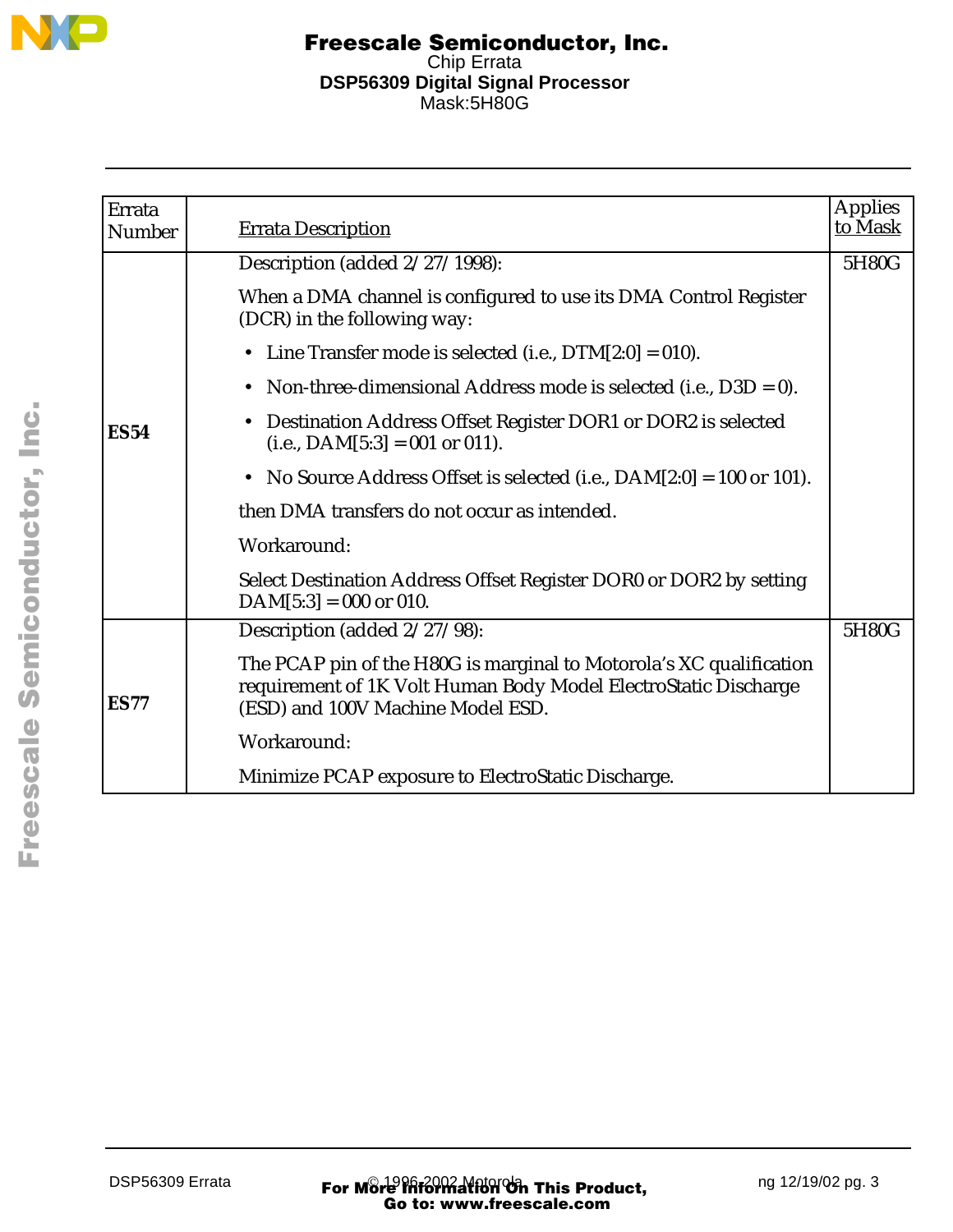

| Errata      |                                                                                                                                                                                                                                                                                           | <b>Applies</b><br>to Mask |
|-------------|-------------------------------------------------------------------------------------------------------------------------------------------------------------------------------------------------------------------------------------------------------------------------------------------|---------------------------|
| Number      | <b>Errata Description</b>                                                                                                                                                                                                                                                                 |                           |
|             | Description (added 5/13/98):                                                                                                                                                                                                                                                              | 5H80G                     |
|             | When software disables a DMA channel (by clearing the DE bit of the<br>DCR), the DTD status bit of the channel may not be set if any of the<br>following events occur:                                                                                                                    |                           |
|             | a. Software disables the DMA channel just before a conditional transfer<br>stall (Described by App B-3.5.1, UM).                                                                                                                                                                          |                           |
|             | b. Software disables the DMA channel at the end of the block transfer<br>(that is after the counter is loaded with its initial value and transfer<br>of the last word of the block is completed).                                                                                         |                           |
|             | As a result, the Transfer Done interrupt might not be generated.                                                                                                                                                                                                                          |                           |
|             | Workaround:<br>Avoid using the instruction sequence causing the conditional transfer<br>stall (See DSP56300 UM, App B-3.5.1 for description) in fast interrupt<br>service routines. Every time the DMA channel needs to be disabled by<br>software, the following sequence must be used : |                           |
| <b>ES84</b> | #DIE, x: M DCR<br>; not needed if DIE is cleared<br>bclr<br>bclr<br>#DE, x: M DCR<br>; instead of two instructions above, one 'movep' instruction ;<br>may be used<br>; to clear DIE and DE bits<br>#DCR_Dummy_Value, x:M_DCR<br>movep<br>#DE, x: M DCR<br>bclr<br>nop<br>nop             |                           |
|             | Here, the DCR_Dummy_value is any value of the DCR register that<br>complies with the following requirements:                                                                                                                                                                              |                           |
|             | DE is set;<br>DIE is set if Transfer Done interrupt request should be gener-<br>ated and cleared otherwise;<br>DRS[4:0] bits must encode a reserved DMA request source (see<br>the following list of reserved DRS values);                                                                |                           |
|             | List of reserved DRS[4:0] values (per device):                                                                                                                                                                                                                                            |                           |
|             | DSP56302, DSP56309, DSP56303, DSP56306, DSP56362-<br>10101-11111<br>$DSP56305 - 11011$<br>$DSP56301 - 10011 - 11011$<br>$DSP56307 - 10111 - 11111$                                                                                                                                        |                           |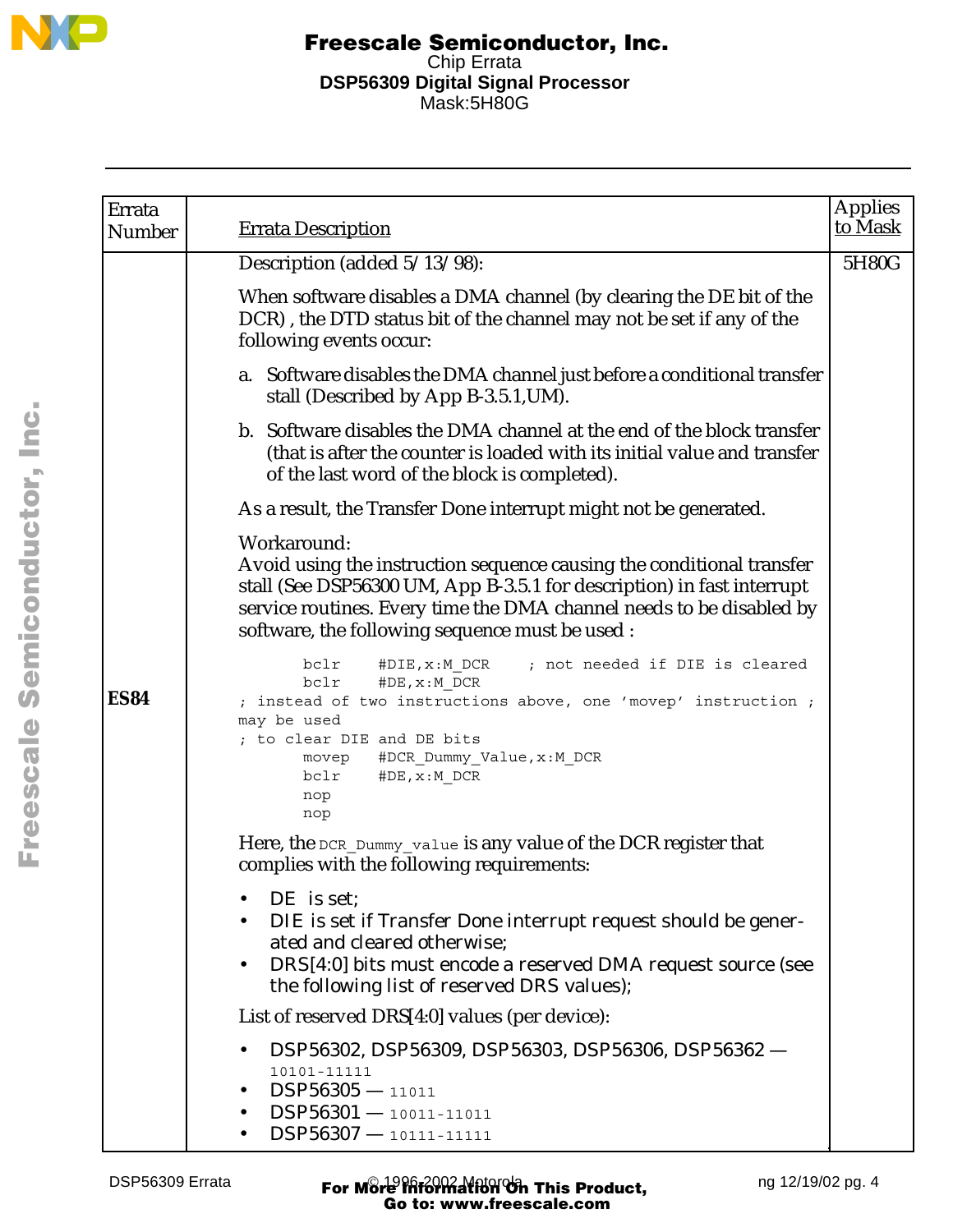

| Errata<br><b>Number</b> | <b>Errata Description</b>                                                                                                                                                                                                                                                                                                                                                                                                                                               | <b>Applies</b><br>to Mask |
|-------------------------|-------------------------------------------------------------------------------------------------------------------------------------------------------------------------------------------------------------------------------------------------------------------------------------------------------------------------------------------------------------------------------------------------------------------------------------------------------------------------|---------------------------|
|                         | Description (added 5/3/98):                                                                                                                                                                                                                                                                                                                                                                                                                                             | 5H80G                     |
| <b>ES85</b>             | If both the DMA channel and the core simultaneously access the same<br>1/4K page of internal memory (X, Y, or program), an improper DMA<br>channel operation may occur.                                                                                                                                                                                                                                                                                                 |                           |
|                         | Workaround:                                                                                                                                                                                                                                                                                                                                                                                                                                                             |                           |
|                         | Avoid simultaneous DMA and core accesses to the same 1/4K page of<br>internal memory.                                                                                                                                                                                                                                                                                                                                                                                   |                           |
|                         | Description (added 6/25/98):                                                                                                                                                                                                                                                                                                                                                                                                                                            | 5H80G                     |
|                         | If the SCI Receiver is programmed to work with a different serial clock<br>than the SCI Transmitter so that either the Receiver or Transmitter is<br>using the external serial clock and the other is using the internally-<br>generated serial clock-RCM and TCM in the SCCR are programmed<br>differently)-then the internal serial clock generator will not operate<br>and the SCI portion (Receiver or Transmitter) clocked by the internal<br>clock will be stuck. |                           |
| <b>ES89</b>             | Workaround:                                                                                                                                                                                                                                                                                                                                                                                                                                                             |                           |
|                         | Do not use SCI with the two SCI portions (Receiver and Transmitter)<br>clocked by different serial clocks; use either both externally or both<br>internally clocked.                                                                                                                                                                                                                                                                                                    |                           |
|                         | Or:                                                                                                                                                                                                                                                                                                                                                                                                                                                                     |                           |
|                         | When using both portions of the SCI (Receiver & Transmitter), do not<br>program different values on RCM and TCM in the SCCR.                                                                                                                                                                                                                                                                                                                                            |                           |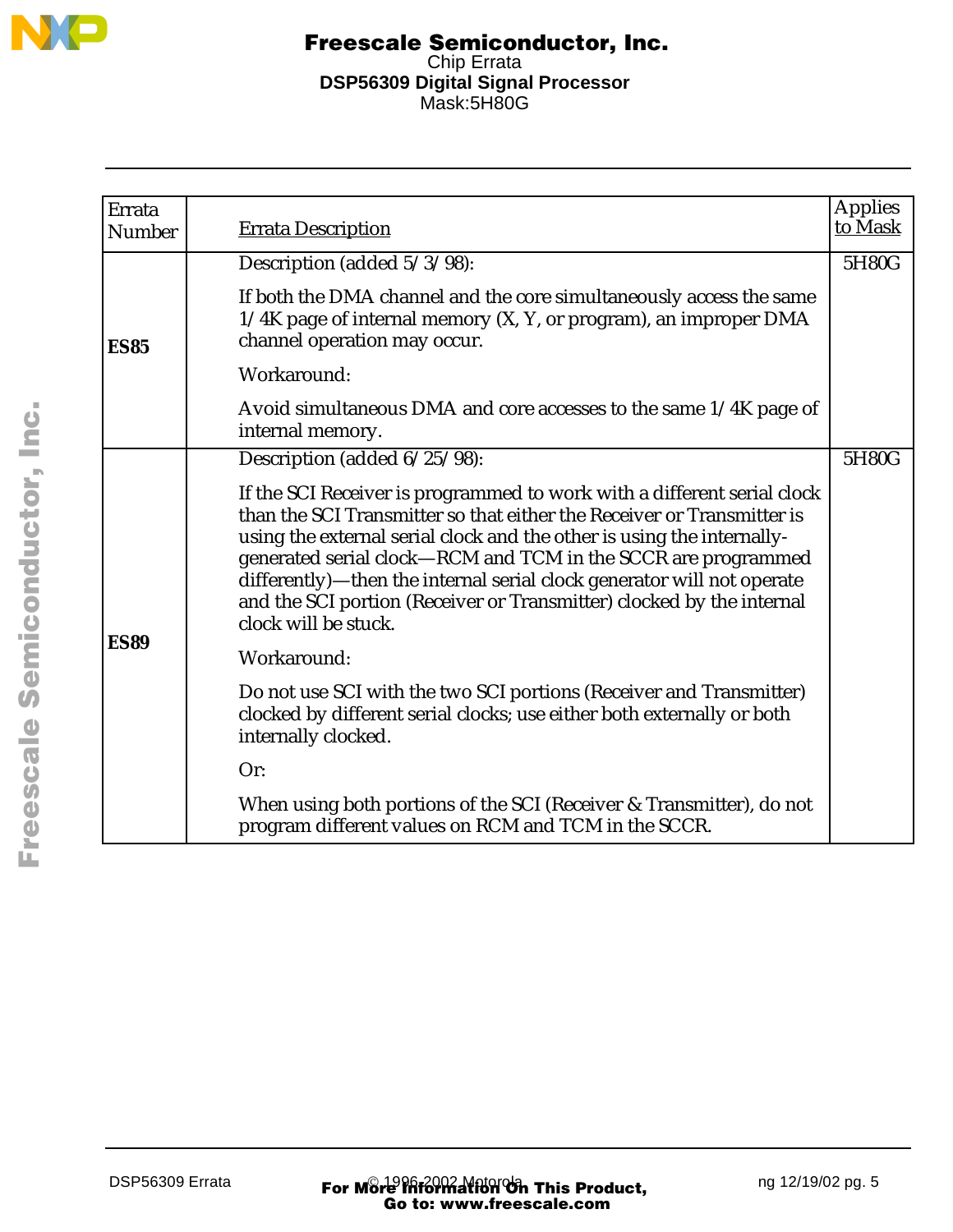

| Errata<br>Number | <b>Errata Description</b>                                                                                                                                                                                                                                 | Applies<br>to Mask |
|------------------|-----------------------------------------------------------------------------------------------------------------------------------------------------------------------------------------------------------------------------------------------------------|--------------------|
|                  | Description (added 6/25/98)/Modified 4/19/99:                                                                                                                                                                                                             | 5H80G              |
|                  | A deadlock occurs during DMA transfers if all the following conditions<br>exist:                                                                                                                                                                          |                    |
|                  | 1. DMA transfers data between internal memory and external memory<br>through port A.                                                                                                                                                                      |                    |
|                  | 2. DMA and the core access the same internal 0.25K memory module.                                                                                                                                                                                         |                    |
|                  | 3. One of the following occurs:                                                                                                                                                                                                                           |                    |
|                  | a. The bus arbitration system is active, i.e., $\overline{BG}$ is changing, not tied to<br>ground.                                                                                                                                                        |                    |
| <b>ES90</b>      | b. Packing mode (bit 7 in the $AAR[3 - 0]$ registers) is active for DMA<br>transfers on Port A.                                                                                                                                                           |                    |
|                  | Workaround:                                                                                                                                                                                                                                               |                    |
|                  | One of the following, but workarounds 2, and 3 are valid ONLY to<br>section 3 a of the errata - i.e. not valid if packing mode is used, and<br>workaround 4 is valid only to section 3 b of the errata - i.e., not valid if<br>bus arbitration is active. |                    |
|                  | 1. Use intermediate internal memory on which there is no contention<br>with the core.                                                                                                                                                                     |                    |
|                  | 2. Tie $\overline{BG}$ to ground, or have an external arbiter that asserts $\overline{BG}$ even if<br>BR is not asserted.                                                                                                                                 |                    |
|                  | 3. Set the BCR[BRH] bit, whenever BR must be active.                                                                                                                                                                                                      |                    |
|                  | 4. Avoid using packing mode.                                                                                                                                                                                                                              |                    |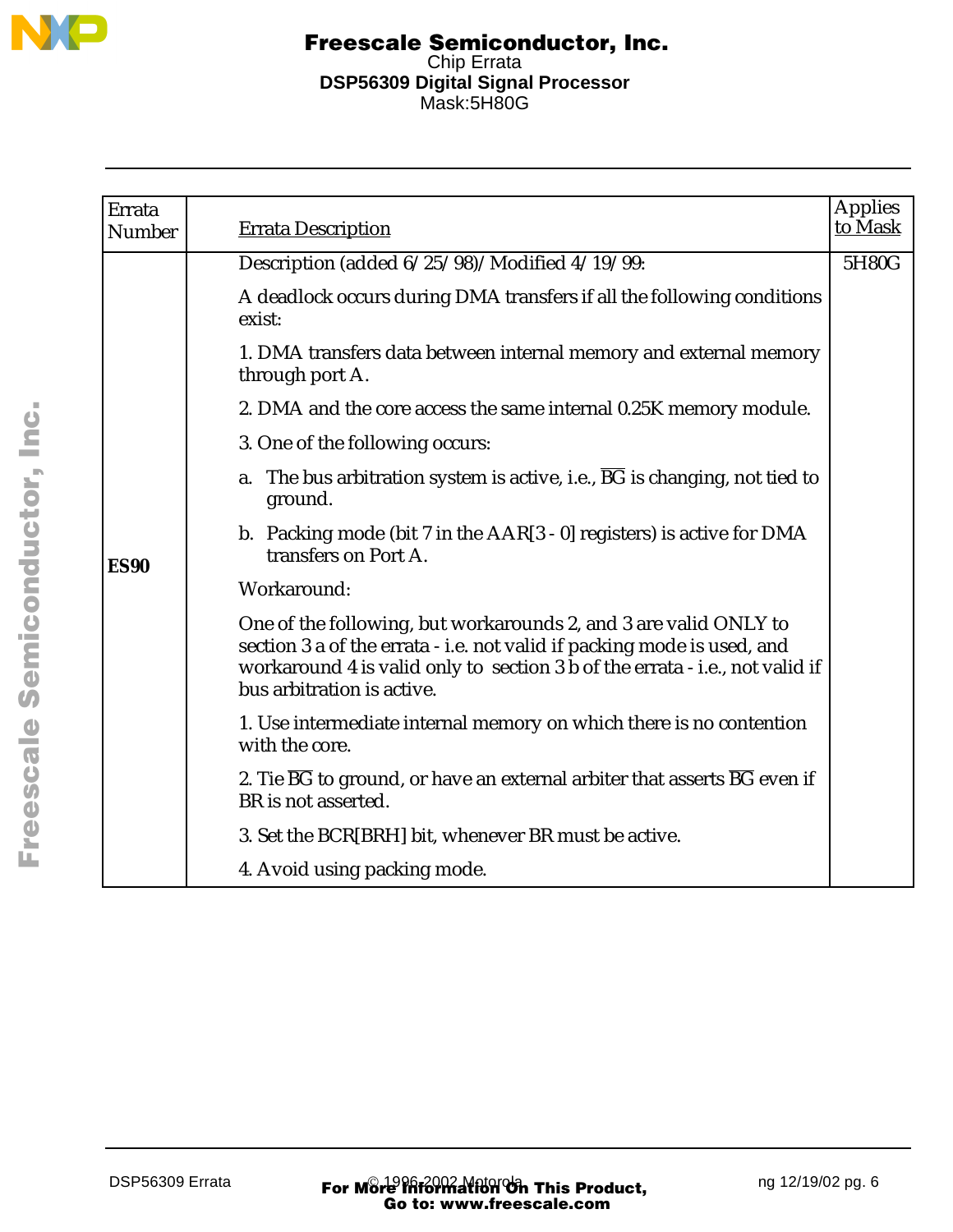

| Errata<br>Number | <b>Errata Description</b>                                                                                                                                                                                                                                                                                           | <b>Applies</b><br>to Mask |
|------------------|---------------------------------------------------------------------------------------------------------------------------------------------------------------------------------------------------------------------------------------------------------------------------------------------------------------------|---------------------------|
|                  | Description (added $7/22/98$ ):                                                                                                                                                                                                                                                                                     | 5H80G                     |
|                  | If the Core reads data from the HRX while instructions are fetched from<br>the memory Expansion Port (Port A) using 2 or more wait states, data<br>may be lost.                                                                                                                                                     |                           |
|                  | Workaround:                                                                                                                                                                                                                                                                                                         |                           |
|                  | There are three possible workarounds:                                                                                                                                                                                                                                                                               |                           |
|                  | 1) The host should guarantee that there is no more than one word in the<br>TXH:TXM:TXL-HRX data path at any time. This can be achieved if the<br>host writes a word to the HI08 only when the TRDY flag is set (i.e. the<br>data path is empty).                                                                    |                           |
| <b>ES91</b>      | 2) Use a service routine running from fast (i.e. one wait state) external<br>memory or internal memory to read the HRX read code; ensure that<br>code that is fetched from slow (i.e. more than 1 wait state) external<br>memory is located at least 4 instructions after the HRX register is read.<br>For example: |                           |
|                  | READ HRX DATA<br>NOP<br>NOP<br>NOP<br>NOP                                                                                                                                                                                                                                                                           |                           |
|                  | Note:                                                                                                                                                                                                                                                                                                               |                           |
|                  | a) Interrupt requests that fetch instructions from slow external memory<br>should be masked during this service routine. Nonmaskable interrupt<br>(NMI) request routines must not be in external memory.                                                                                                            |                           |
|                  | b) If running from fast external memory and if a DMA channel accessing<br>external memory is used, then the DMA may cause extra wait states to<br>the core. Thus, the DMA should have a lower priority than the core so<br>that the core can access the external memory with no more than 1 wait<br>state.          |                           |
|                  | Read the HRX using one of the channels of the on-chip DMA<br>3)<br>controller.                                                                                                                                                                                                                                      |                           |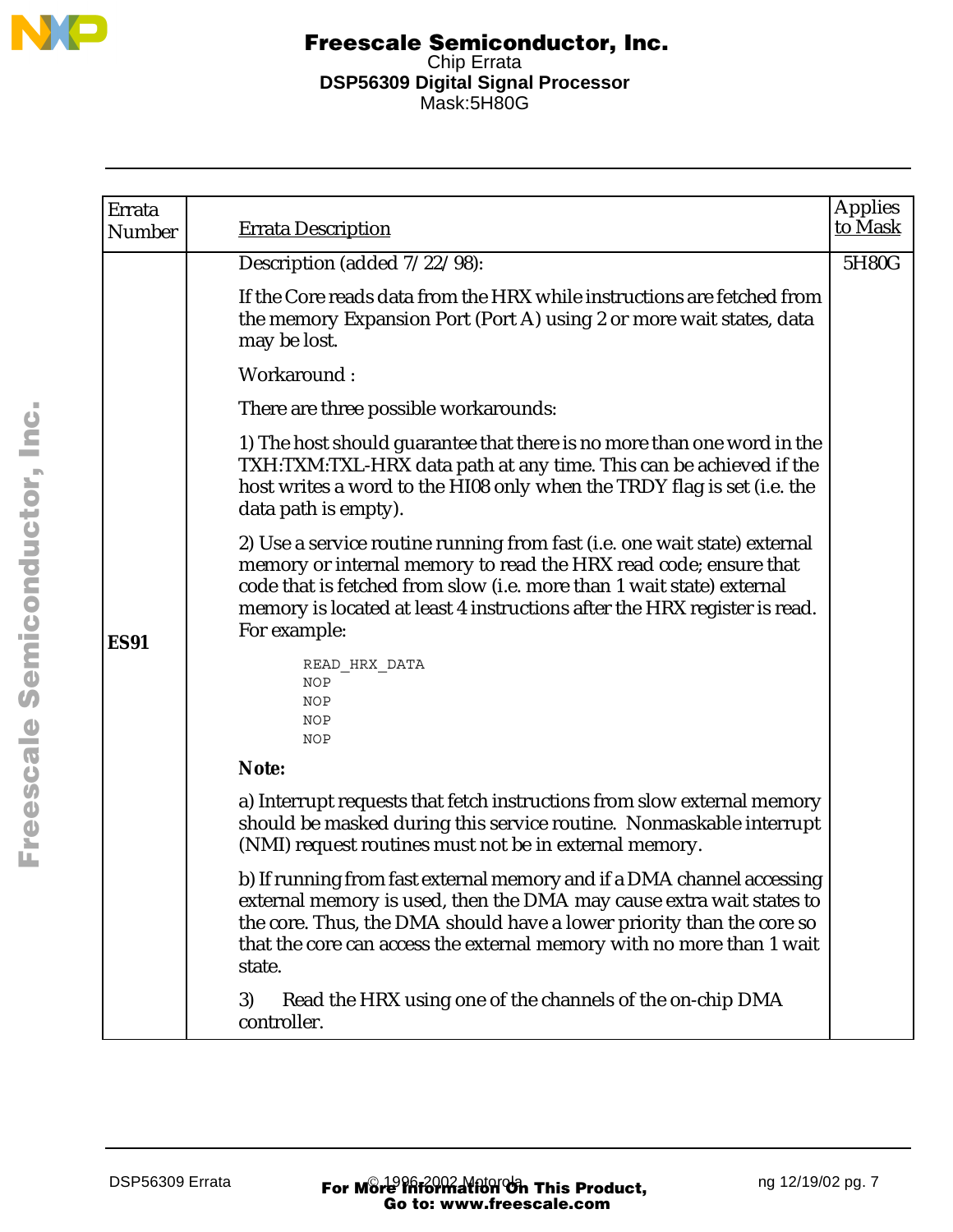

| Errata<br>Number | <b>Errata Description</b>                                                                                                                                                                                                                                                      | <b>Applies</b><br>to Mask |
|------------------|--------------------------------------------------------------------------------------------------------------------------------------------------------------------------------------------------------------------------------------------------------------------------------|---------------------------|
|                  | Description (added 8/10/98):                                                                                                                                                                                                                                                   | 5H80G                     |
|                  | Enabling any DMA channel by software for transferring a block of data<br>(TM=011 in the channel control register) might not work properly.                                                                                                                                     |                           |
|                  | Workaround:                                                                                                                                                                                                                                                                    |                           |
|                  | Triggering of a channel for block transfer by software can be replaced by<br>triggering of the DMA channel for block transfer by a peripheral (e.g.<br>Timer, SCI etc.) that is not used while the block of data should be<br>transferred by DMA. This can be done as follows: |                           |
|                  | 1. Set the DSR, DDR and DCO registers of the DMA channel according<br>to the application case.                                                                                                                                                                                 |                           |
|                  | 2. Transfer mode of the DMA channel (in the DCR register) should be<br>set to $TM = 000$ or $TM = 100$ (See Section 8.1.5.3, 563xx UM).                                                                                                                                        |                           |
| <b>ES94</b>      | 3. DMA Request Source of the DMA channel should be set according to<br>the chosen peripheral, which should trigger the DMA channel (see<br>Section 8.1.5.6 56300 UM and "DMA Request Sources" Table in the<br>CORE CONFIGURATION item of the 563xx UM).                        |                           |
|                  | 4. All others fields of the DCR register, except the DE bit, should be set<br>according to the application case.                                                                                                                                                               |                           |
|                  | 5. Configure the peripheral to assert its DMA request line;                                                                                                                                                                                                                    |                           |
|                  | 6. Set DE bit of the DCR register.                                                                                                                                                                                                                                             |                           |
|                  | Example 1:                                                                                                                                                                                                                                                                     |                           |
|                  | Assuming that the SCI is not used while the block of #DCO3 words is<br>transferred by DMA channel 3, the SCI Transmit Data (TDRE $= 1$ ,<br>$DRS[4:0] = 01111$ trigger can be used instead of a software trigger for<br>channel 3.                                             |                           |
|                  | 1. Initialize DMA channel registers                                                                                                                                                                                                                                            |                           |
|                  | movep #DSR3, x:M DSR3<br>movep #DDR3, x:M DDR3<br>movep #DCO3, x:M DCO3<br>bset #0, x: M PCRE                                                                                                                                                                                  |                           |
|                  | Now when the DMA channel is enabled, a transfer of the block begins.                                                                                                                                                                                                           |                           |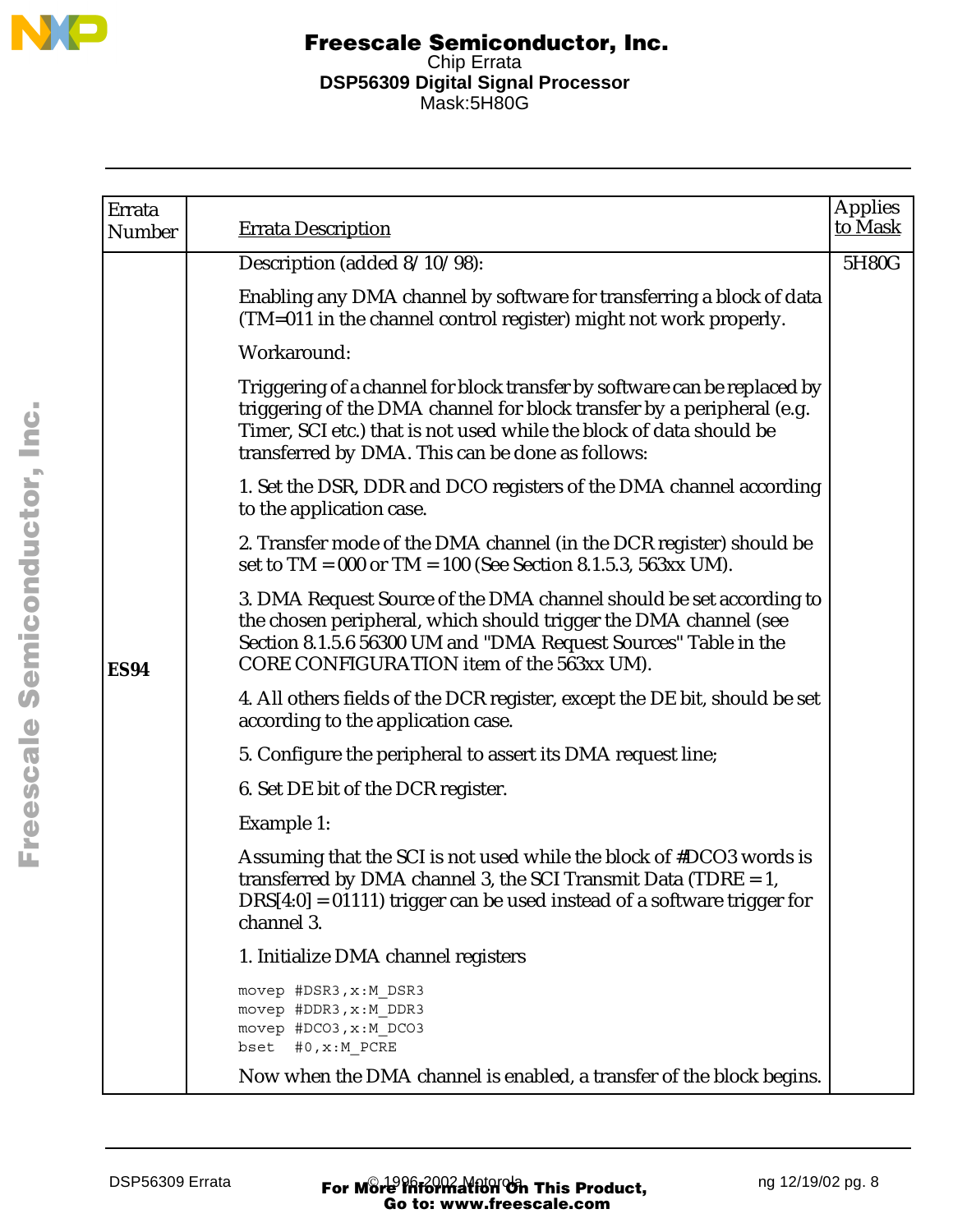

| Errata<br><b>Number</b> |                            | <b>Errata Description</b>                      |                                                                                                                                                                                                                        | <b>Applies</b><br>to Mask |
|-------------------------|----------------------------|------------------------------------------------|------------------------------------------------------------------------------------------------------------------------------------------------------------------------------------------------------------------------|---------------------------|
|                         |                            | 2. Enable DMA channel                          |                                                                                                                                                                                                                        | 5H80G                     |
|                         | movep                      | #\$867a40, x: M DCR3                           | ;; enable DMA channel 3,<br>;; block transfer mode,<br>;; DRS $[4:0] = 01111$                                                                                                                                          |                           |
|                         | Example 2:                 |                                                |                                                                                                                                                                                                                        |                           |
|                         |                            |                                                | Assuming that Timer 0 is not used while a block of #DCO3 words is to<br>be transferred by DMA channel 3, the Timer0 (TCF0 = 1, $DRS[4:0] =$<br>10000) trigger can be used instead of a software trigger for channel 3. |                           |
|                         |                            | 1. Initialize DMA channel registers            |                                                                                                                                                                                                                        |                           |
|                         |                            | movep #DSR3, x:M DSR3<br>movep #DDR3, x:M DDR3 |                                                                                                                                                                                                                        |                           |
|                         |                            | movep #DCO3, x:M DCO3                          |                                                                                                                                                                                                                        |                           |
| <b>ES94</b>             |                            | 2. Initialize Timer 0                          |                                                                                                                                                                                                                        |                           |
| cont.                   | movep                      | #\$0, x: M TCSR0                               | ;; no prescaling, inv=0, mode 0,<br>;; no interrupt, reload is                                                                                                                                                         |                           |
|                         | disabled<br>movep<br>movep | #\$0,x:M TLR0<br>#\$0, x: M TCPR0              | ;;initialize load reg.<br>;;initialize compare reg.                                                                                                                                                                    |                           |
|                         |                            | 3. Generate DMA channel trigger                |                                                                                                                                                                                                                        |                           |
|                         | - option 1                 |                                                |                                                                                                                                                                                                                        |                           |
|                         | movep                      | #\$A48254,x:M DCR3                             | ;; enable DMA channel 3, block<br>;; transfer mode, DE isn't<br>;; disabled at end of<br>;; transfer, triggered by<br>$:$ Timer0 (TCF0=1)                                                                              |                           |
|                         | bset<br>nop<br>nop         | #M TE,x:M TCSR0                                | ;; enable timer                                                                                                                                                                                                        |                           |
|                         | bclr                       | #M TE, x:M TCSR0                               | ;; disable timer                                                                                                                                                                                                       |                           |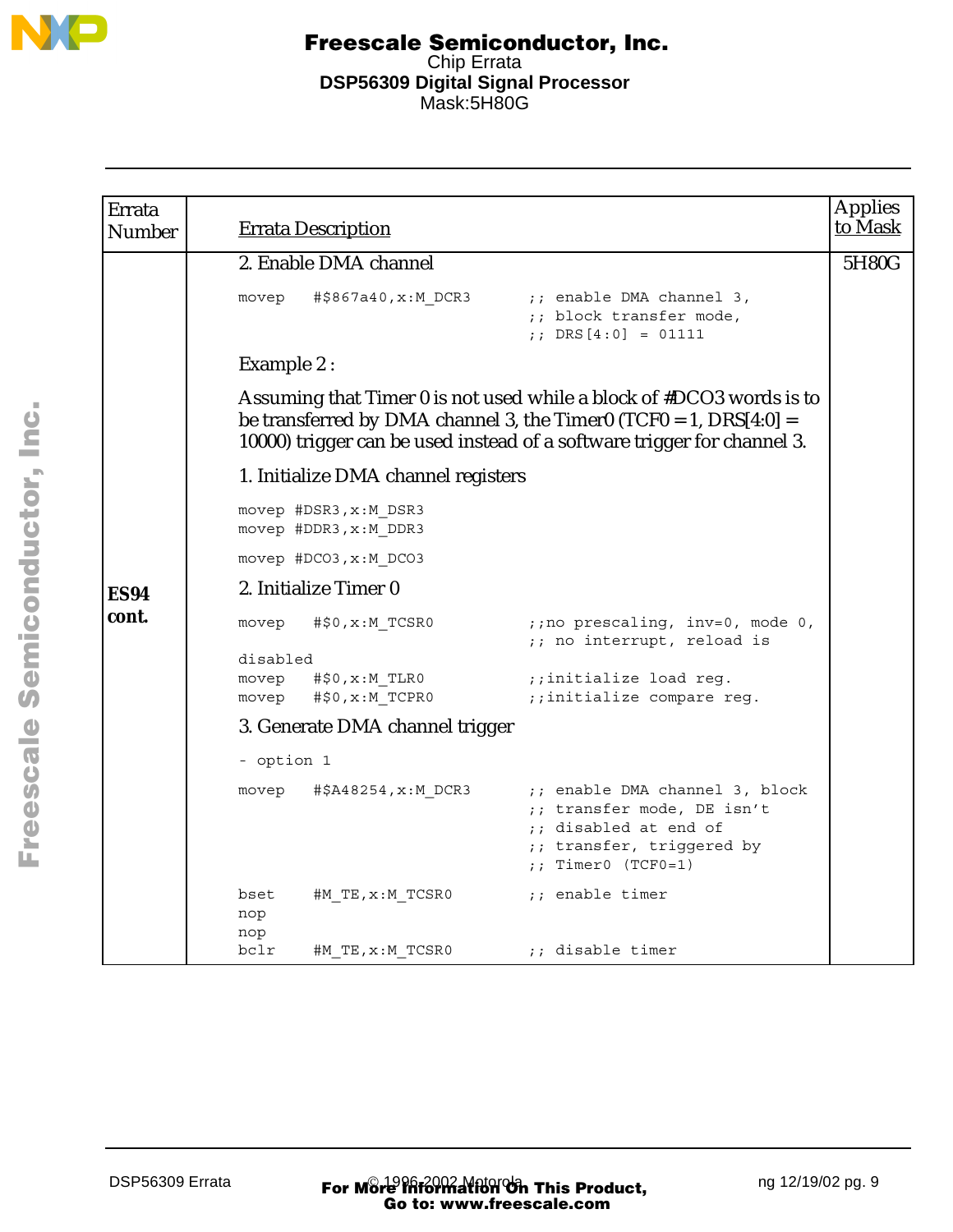

| Errata<br><b>Number</b> | <b>Errata Description</b>                                                                                                                                                                                                                                                                                                                                                                      | <b>Applies</b><br>to Mask |
|-------------------------|------------------------------------------------------------------------------------------------------------------------------------------------------------------------------------------------------------------------------------------------------------------------------------------------------------------------------------------------------------------------------------------------|---------------------------|
|                         | - option 2                                                                                                                                                                                                                                                                                                                                                                                     | 5H80G                     |
|                         | #\$848254,x:M DCR3<br>;; enable DMA channel 3, block<br>movep<br>;; transfer mode, DE is<br>;; disabled at the end of<br>;; the transfer, triggered by<br>;; Timer0<br>;; $(TCF0=1)$                                                                                                                                                                                                           |                           |
|                         | ;; enable timer<br>bset<br>#M TE,x:M TCSR0<br>nop<br>nop                                                                                                                                                                                                                                                                                                                                       |                           |
|                         | bclr<br>#M TE, $x : M$ TCSR0 $\qquad \qquad ;$ disable timer                                                                                                                                                                                                                                                                                                                                   |                           |
|                         | - option 3                                                                                                                                                                                                                                                                                                                                                                                     |                           |
|                         | #M TE, $x : M$ TCSR0 $\qquad \qquad ;$ enable timer<br>bset                                                                                                                                                                                                                                                                                                                                    |                           |
|                         | #\$848254,x:M DCR3<br>;; enable DMA channel 3, block<br>movep<br>transfer                                                                                                                                                                                                                                                                                                                      |                           |
|                         | ;; mode, DE is disabled at the<br>end of                                                                                                                                                                                                                                                                                                                                                       |                           |
|                         | ;; the transfer, triggered by                                                                                                                                                                                                                                                                                                                                                                  |                           |
| <b>ES94</b>             | Timer0<br>;; $(TCF0=1)$                                                                                                                                                                                                                                                                                                                                                                        |                           |
| cont.                   | #M TE, x: M TCSR0 ;; disable timer<br>bclr                                                                                                                                                                                                                                                                                                                                                     |                           |
|                         | Following are the differences between these three options:                                                                                                                                                                                                                                                                                                                                     |                           |
|                         | option 1 : The DMA channel should be enabled only for the first block<br>transfer. An additional block transfers can be triggered by the following<br>sequence:                                                                                                                                                                                                                                |                           |
|                         | bset<br>#M TE, $x : M$ TCSR0 ;; enable timer<br>nop<br>nop                                                                                                                                                                                                                                                                                                                                     |                           |
|                         | bclr<br>#M TE, x: M TCSR0<br>;; disable timer                                                                                                                                                                                                                                                                                                                                                  |                           |
|                         | Note:                                                                                                                                                                                                                                                                                                                                                                                          |                           |
|                         | Execution of this sequence can be interrupted because the DMA channel<br>is triggered after the TE bit of the TCSR0 register is set. The TE bit must<br>be cleared no later than 33554430 DSP clock cycles after it is set.<br>Otherwise, an undesirable trigger for the DMA channel is generated.<br>The DMA channel must be disabled every time when Timer 0 is used for<br>another purpose. |                           |
|                         | option 2 : The whole sequence must be used every time when a block<br>transfer is to be triggered.                                                                                                                                                                                                                                                                                             |                           |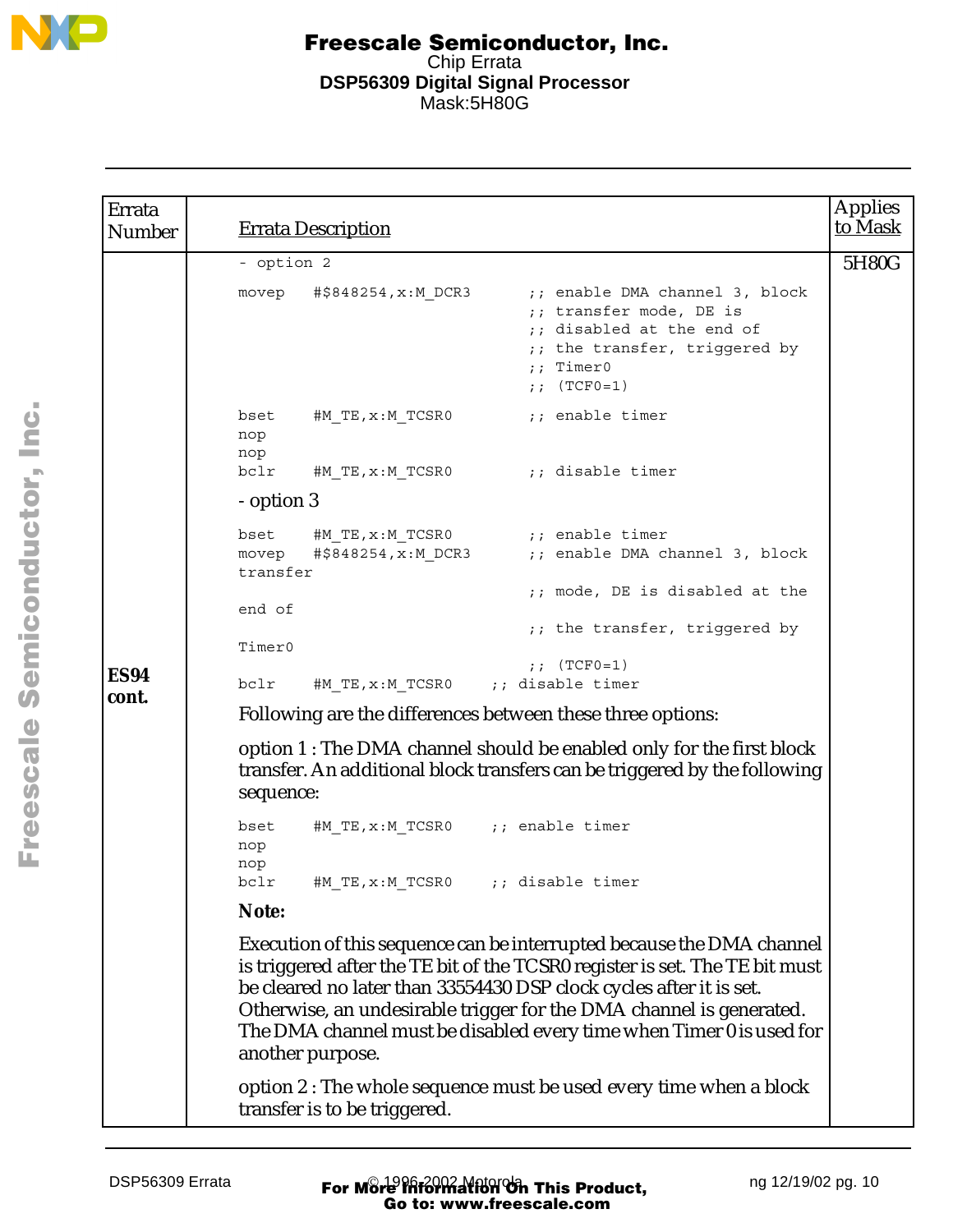

| Errata<br>Number | <b>Errata Description</b>                                                                                                                                                                                                                                                                          | <b>Applies</b><br>to Mask |
|------------------|----------------------------------------------------------------------------------------------------------------------------------------------------------------------------------------------------------------------------------------------------------------------------------------------------|---------------------------|
|                  | Note:                                                                                                                                                                                                                                                                                              | 5H80G                     |
|                  | Execution of this sequence may be interrupted because the DMA<br>channel is triggered after the TE bit of the TCSR0 register is set. The TE<br>bit must be cleared no later than 33554430 DSP clock cycles after is is set.<br>Otherwise, an undesirable trigger for the DMA channel is generated. |                           |
| <b>ES94</b>      | option 3: The whole sequence must be used every time a block transfer<br>is to be triggered.                                                                                                                                                                                                       |                           |
| cont.            | Note:                                                                                                                                                                                                                                                                                              |                           |
|                  | Execution of the first two instructions of the sequence must be<br>uninterruptable. The TE bit of the TCSR0 register must be cleared no<br>later than 33554430 DSP clock cycles after it is set. Otherwise, an<br>undesirable trigger for the DMA channel is generated.                            |                           |
|                  | Another peripheral can be used for this purpose, but taking into<br>consideration its specific features.                                                                                                                                                                                           |                           |
|                  | Description (added 8/15/98):                                                                                                                                                                                                                                                                       | 5H80G                     |
|                  | If more than a single DMA channel is enabled while the DSP stays in the<br>WAIT processing state, and triggering one of the DMA channels causes<br>an exit from the WAIT state (See A-6.115, UM), triggering another DMA<br>channel might cause improper DMA operation.                            |                           |
| <b>ES95</b>      | Workaround:                                                                                                                                                                                                                                                                                        |                           |
|                  | Assure that only a single DMA channel can be triggered during DSP<br>WAIT state. If the application cannot guarantee this, other DMA<br>channels should be disabled before the WAIT processing state is entered<br>and then reenabled after WAIT state is exited.                                  |                           |
|                  | Description (added 10/22/98):                                                                                                                                                                                                                                                                      | 5H80G                     |
| <b>ES100</b>     | The VDD requirements for 100 MHz operation are VDD min = $3.15$ volts<br>and VDD max $=$ 3.6 volts.                                                                                                                                                                                                |                           |
|                  | Workaround:                                                                                                                                                                                                                                                                                        |                           |
|                  | Ensure that the VDD supply value is within the specified voltage range<br>requirements.                                                                                                                                                                                                            |                           |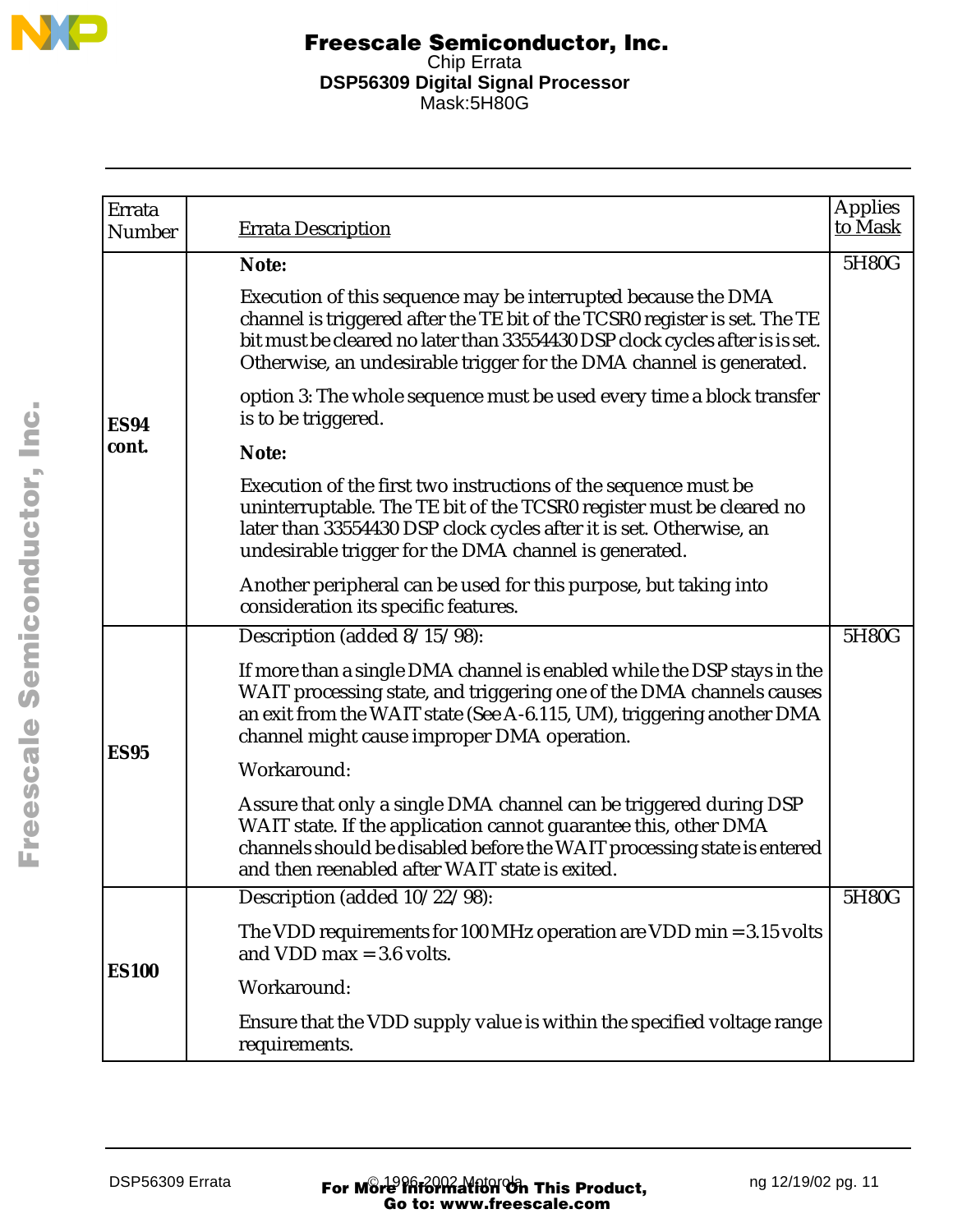

| Errata<br><b>Number</b> | <b>Errata Description</b>                                                                                                                                                               | <b>Applies</b><br>to Mask |
|-------------------------|-----------------------------------------------------------------------------------------------------------------------------------------------------------------------------------------|---------------------------|
|                         | Description (added 10/26/98):                                                                                                                                                           | 5H80G                     |
|                         | If the reset mode is expanded mode (for example, mode 0 or mode 8 on<br>the DSP5630x), A MOVE (not a PROGRAM FETCH) from internal P<br>memory to any destination may not work properly. |                           |
|                         | Workaround:                                                                                                                                                                             |                           |
| <b>ES101</b>            | After each reset (RESET) negation and before the first move from<br>internal program memory, execute the following sequence:                                                            |                           |
|                         | #M CE, sr<br>BSET<br>NOP<br>NOP<br><b>NOP</b><br><b>BCLR</b><br>#M CE, sr                                                                                                               |                           |
|                         | Description (added 11/20/98):                                                                                                                                                           | 5H80G                     |
|                         | An improper operation may occur when a DMA channel uses the<br>following transfer modes:                                                                                                |                           |
|                         | $DTM(2:0) = 100$<br>$\bullet$                                                                                                                                                           |                           |
|                         | $DTM(2:0) = 101$<br>$\bullet$                                                                                                                                                           |                           |
|                         | where the DE bit is not automatically cleared at the end of block and the<br>DMA channel is disabled by software (DE bit is cleared) while it is<br>triggered for a new transfer.       |                           |
| <b>ES104</b>            | Workaround:                                                                                                                                                                             |                           |
|                         | The DMA channel should be disabled only when it cannot be triggered<br>by a new transfer. Use one of the following alternatives:                                                        |                           |
|                         | 1. The system configuration must guarantee that no DMA trigger can<br>occur while the DE bit is cleared.                                                                                |                           |
|                         | 2. The following sequence disables the DMA channel:                                                                                                                                     |                           |
|                         | Wait until the DTD bit is cleared<br>a/<br>b/<br>Clear the DE bit<br>Wait until the DTD bit is set<br>C/                                                                                |                           |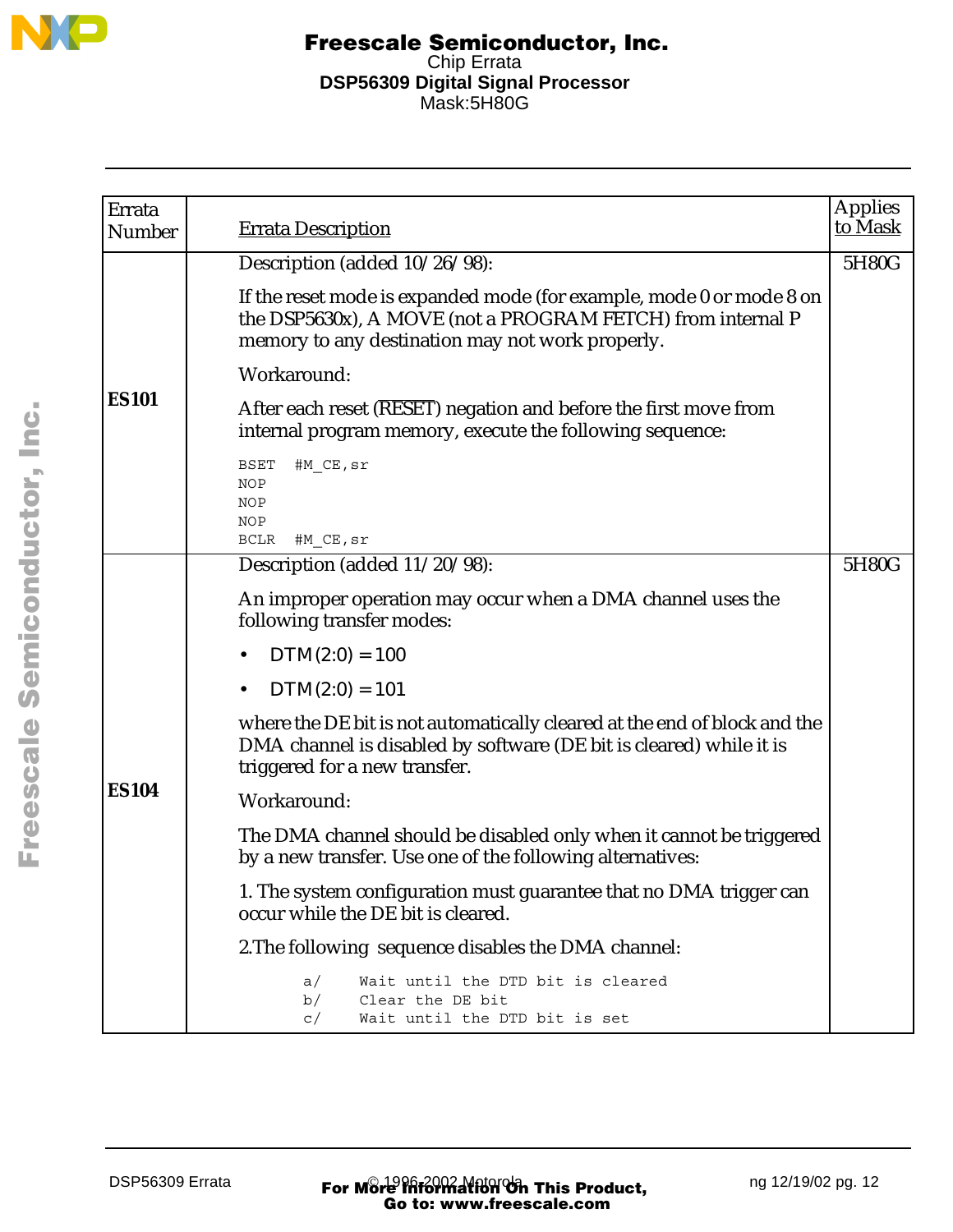

| Errata<br><b>Number</b> | <b>Errata Description</b>                                                                                                                                                                                                                                                                                                 | <b>Applies</b><br>to Mask |
|-------------------------|---------------------------------------------------------------------------------------------------------------------------------------------------------------------------------------------------------------------------------------------------------------------------------------------------------------------------|---------------------------|
|                         |                                                                                                                                                                                                                                                                                                                           |                           |
|                         | Description (added 12/12/98):                                                                                                                                                                                                                                                                                             | 5H80G                     |
| <b>ES108</b>            | The Timer's TIOx pin does not function properly in WatchDog mode<br>while the RESET pin is asserted. The TIOx pin is tri-stated immediately<br>after RESET assertion; it should be driven for 2.5 internal clock cycles<br>according to the specification (section 9.4.4.1 and 9.4.4.2 of the<br>DSP56303 User's Manual). |                           |
|                         | Workaround:                                                                                                                                                                                                                                                                                                               |                           |
|                         | Provide external logic in order to extend the TIO <sub>x</sub> pin assertion.                                                                                                                                                                                                                                             |                           |
|                         | Description (added $4/19/99$ , revised $4/30/99$ ):                                                                                                                                                                                                                                                                       | 5H80G                     |
| <b>ES114</b>            | A DMA channel may operate improperly when the address mode of<br>this channel is defined as three-dimensional ( $D3D=1$ ) and $DAM[5:0] =$<br>$1xx 110$ or DAM $[5:0] = 01xx 10$ (i.e., triple counter mode is E).                                                                                                        |                           |
|                         | Workaround:                                                                                                                                                                                                                                                                                                               |                           |
|                         | Use the triple counter modes $C(DAM[1:0]=00)$ or $D(DAM[1:0]=01)$<br>instead of the E(DAM[1:0]=10) mode.                                                                                                                                                                                                                  |                           |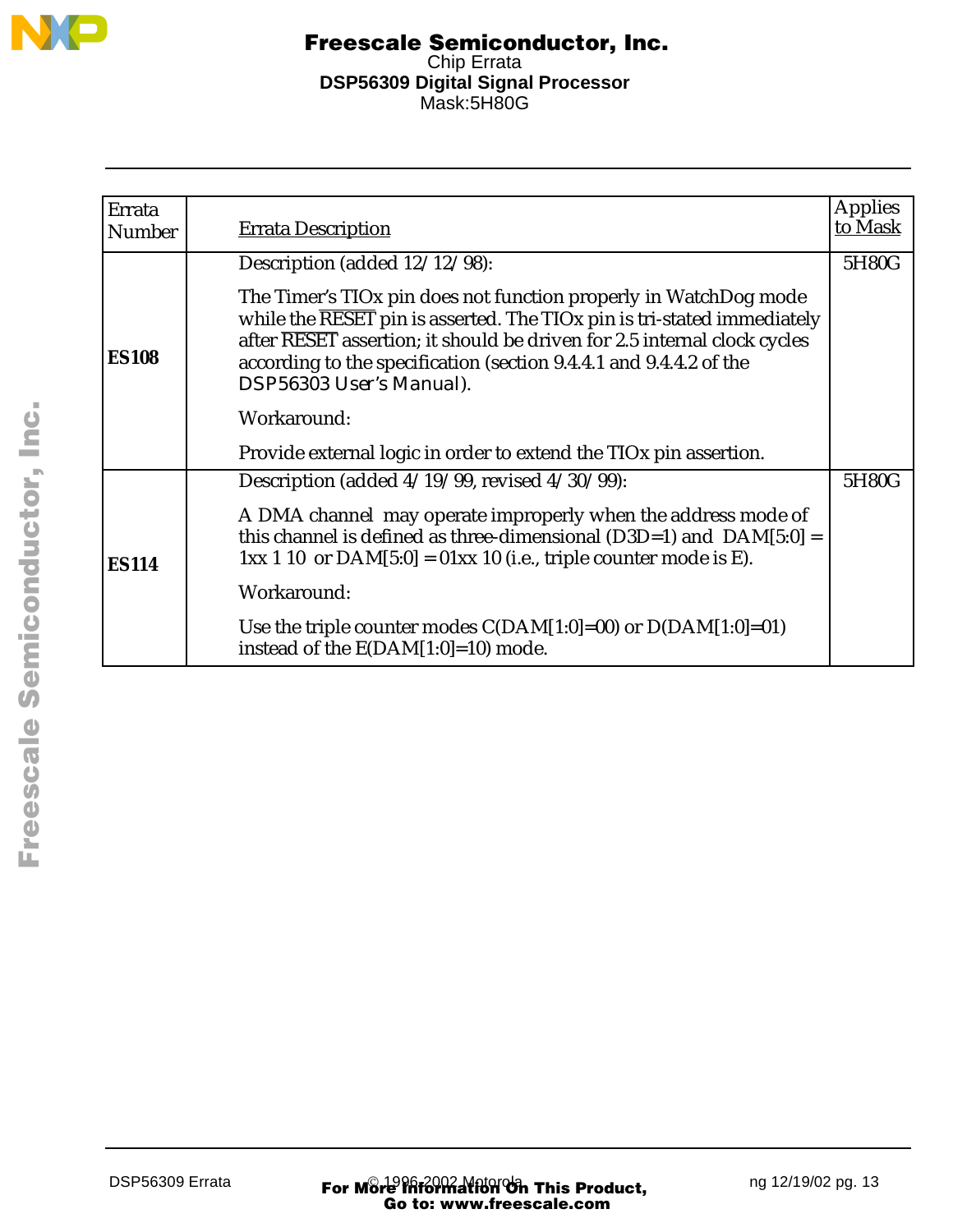

| Errata<br><b>Number</b> | <b>Errata Description</b>                                                                                                                                                                                                                                                                                                                                                                                     | <b>Applies</b><br>to Mask |
|-------------------------|---------------------------------------------------------------------------------------------------------------------------------------------------------------------------------------------------------------------------------------------------------------------------------------------------------------------------------------------------------------------------------------------------------------|---------------------------|
|                         | Description (added 4/19/99):                                                                                                                                                                                                                                                                                                                                                                                  | 5H80G                     |
|                         | When a DMA channel (called channel A) is disabled by software<br>clearing the channel's DCR[DE] bit, the DTD bit may not get set, and the<br>DMA end of the block interrupt may not happen if one of the following<br>occurs:                                                                                                                                                                                 |                           |
|                         | 1. There is another channel (channel B) executing EXTERNAL accesses,<br>and the DE bit of channel A is being cleared by software at the end of the<br>channel B word transfer - if channel B is in Word transfer mode, or at the<br>end of the channel B line transfer - if channel B is in Line Transfer mode,<br>or at the end of the channel B block transfer - if channel B is in Block<br>transfer mode. |                           |
| <b>ES115</b>            | 2. This channel (A) is executing EXTERNAL accesses, and the DE bit of<br>this channel (A) is being cleared by software at the end of the channel B<br>word transfer - if channel B is in Word transfer mode, or at the end of<br>the channel B line transfer - if channel B is in Line transfer mode.                                                                                                         |                           |
|                         | Workaround:                                                                                                                                                                                                                                                                                                                                                                                                   |                           |
|                         | Avoid executing a DMA external access when any DMA channel should<br>be disabled. This can be done as follows. Every time the DMA channel<br>needs to be disabled by software, the following sequence must be used:                                                                                                                                                                                           |                           |
|                         | ;; initialize an unused DMA channel "C"<br>#DSR swflag, x:M DSRC<br>;; here DSR swflag is an<br>movep<br>;; unused X, Y or P memory<br>location, should<br>;; be initialized to<br>\$800000<br>M DSRC - address of the<br>;; channel C DSR register.                                                                                                                                                          |                           |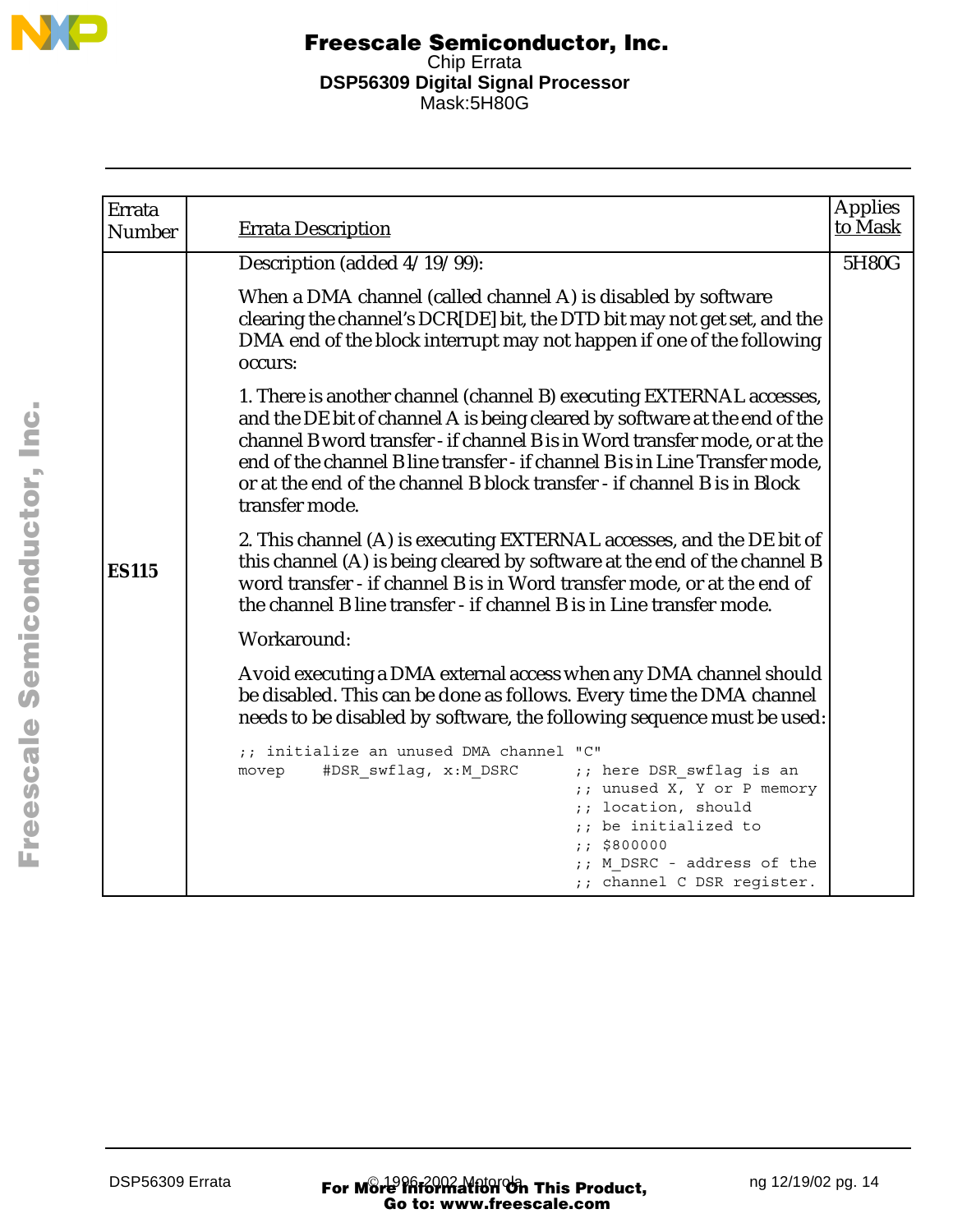

| Errata<br><b>Number</b> | <b>Errata Description</b>                                                                                                                                                                                                                    | <b>Applies</b><br>to Mask |
|-------------------------|----------------------------------------------------------------------------------------------------------------------------------------------------------------------------------------------------------------------------------------------|---------------------------|
|                         | ;; DDR swflag is an unused<br>#DDR swflag, x:M DDRC<br>movep<br>;; X, Y or P memory<br>location, should be<br>$\mathbf{r}$ :<br>$;$ initialized to \$000000<br>$;$ M DDRC -<br>;; address of the channel C<br>;; DDR register .              | 5H80G                     |
| <b>ES115</b>            | ;; see below the definition<br>#TR LENGTH, x:M DCOC<br>movep<br>;; of the TR LENGTH value,<br>;; M DCOC - address<br>;; of the channel C DCO<br>register . movep #1f0240, x: M DCRC ;; M DCRB - address of the<br>;; channel C DCR register. |                           |
| cont.                   | :: Set transfer mode -<br>;; block transfer,<br>;; triggered by<br>;; software highest<br>;; priority, continuous<br>;; mode on no-update                                                                                                    |                           |
|                         | source and destination<br>$\mathcal{L}$<br>;; address mode X memory<br>;; location for source<br>and destination (can be<br>chosen by<br>$\ddot{i}$<br>;; user accordingly to<br>;; DSR swflag/DDR swflag)                                   |                           |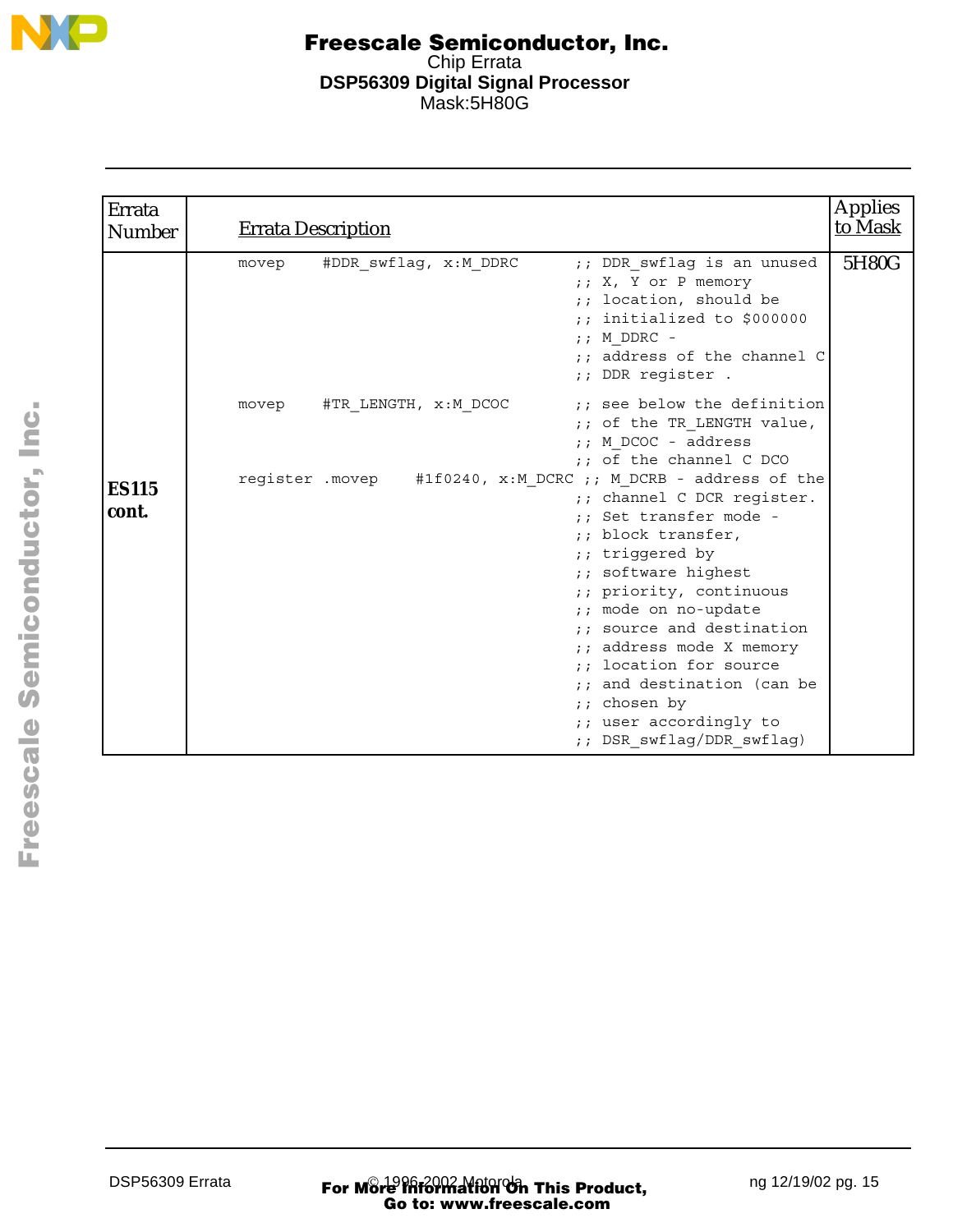

| Errata<br>Number      | <b>Errata Description</b>                                                                                                                                                                                                                                                                                                                                                                                                                                                                               | <b>Applies</b><br>to Mask |
|-----------------------|---------------------------------------------------------------------------------------------------------------------------------------------------------------------------------------------------------------------------------------------------------------------------------------------------------------------------------------------------------------------------------------------------------------------------------------------------------------------------------------------------------|---------------------------|
|                       | ;; disable DMA channel "A"                                                                                                                                                                                                                                                                                                                                                                                                                                                                              | 5H80G                     |
|                       | ;; mask all interrupts<br>#3, mr<br>ori<br>bset #23, x:M DCRC ;; enable DMA channel C<br>bclr #23, x: DDR swflag, * ;; wait until DMA channel C<br>;; begin transfer                                                                                                                                                                                                                                                                                                                                    |                           |
| <b>ES115</b><br>cont. | bclr<br>;; disable DMA channel A<br>#23, x:M DCRA<br>nop<br>nop<br>#M DTDA, x:M DSTR,* ;; polling DTD bit of the<br>jclr<br>DMA<br>$:$ ; channel A,                                                                                                                                                                                                                                                                                                                                                     |                           |
|                       | The TR LENGTH value can be defined as the maximum length of the<br>external DMA transfer-from the length of the read DMA cycle and<br>from the length of the write DMA cycle. The length of the<br>external read/write DMA cycle can be defined as the length of<br>the PORTA external access. The length of the internal read/write<br>DMA cycle can be defined in the errata case as 2 DSP clock cycles.<br>The TR LENGTH can be found as sum of the lengths of the DMA read<br>and DMA write cycles. |                           |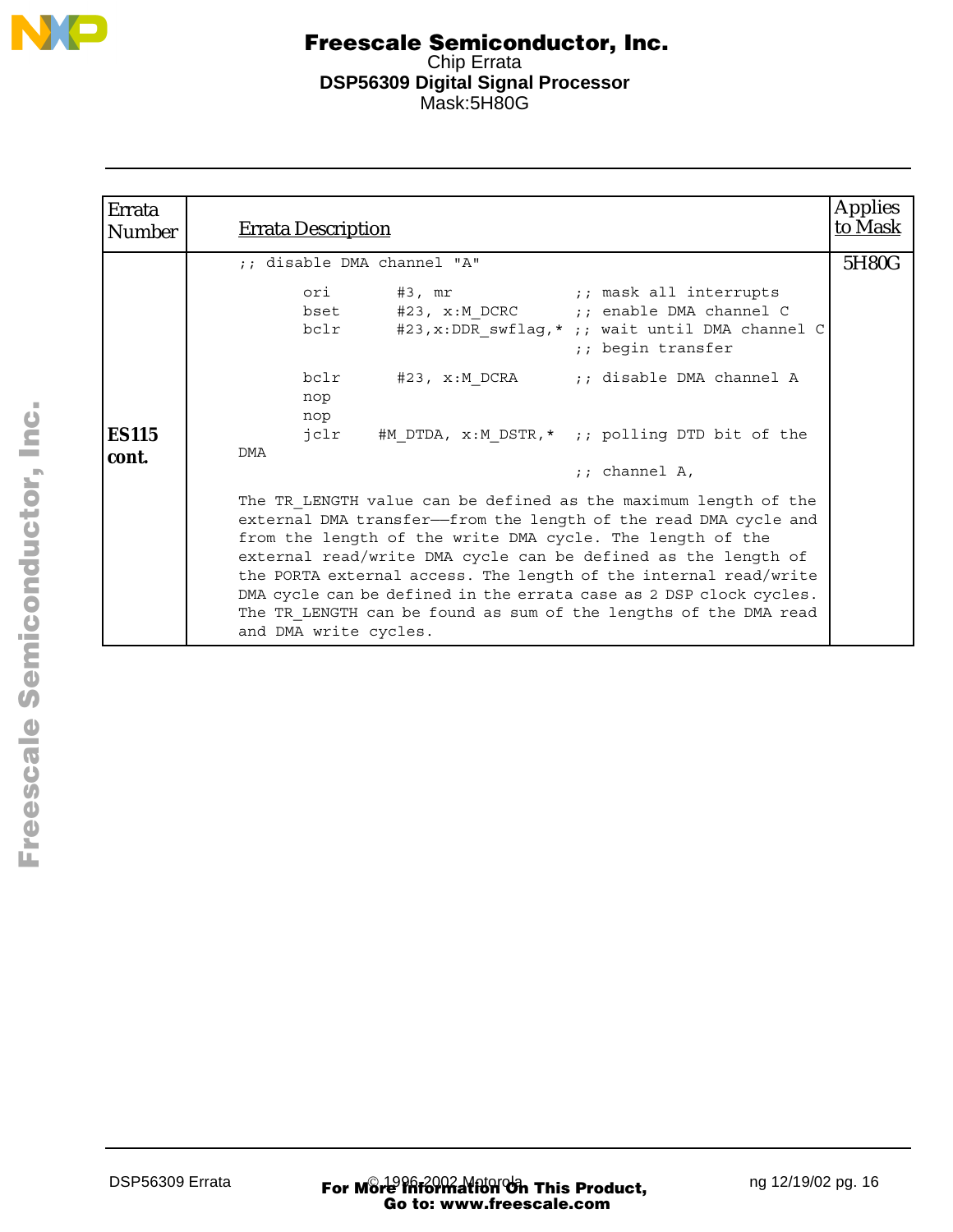

# **Documentation Errata**

| Errata<br>Number | <b>Document Update</b>                                                                                                                                                 | <b>Applies</b><br>to Mask |
|------------------|------------------------------------------------------------------------------------------------------------------------------------------------------------------------|---------------------------|
|                  | Description (revised 11/9/98):                                                                                                                                         | 5H80G                     |
|                  | XY memory data move does not work properly under one of the<br>following two situations:                                                                               |                           |
|                  | 1. The X-memory move destination is internal I/O and the Y-<br>memory move source is a register used as destination in the<br>previous adjacent move from non Y-memory |                           |
|                  | 2. The Y-memory move destination is a register used as source in<br>the next adjacent move to non Y-memory.                                                            |                           |
|                  | Here are examples of the two cases (where $x:(r1)$ is a peripheral):                                                                                                   |                           |
|                  | Example 1:                                                                                                                                                             |                           |
| ED1              | move #\$12, y0<br>move $x0, x: (r7)$ $y0, y: (r3)$ (while $x: (r7)$ is a peripheral).                                                                                  |                           |
|                  | Example 2:                                                                                                                                                             |                           |
|                  | $x1, y0, a x1, x: (r1) + y: (r6) + y0$<br>mac<br>y0, y1<br>move                                                                                                        |                           |
|                  | Any of the following alternatives can be used:                                                                                                                         |                           |
|                  | Separate these two consecutive moves by any other<br>a.<br>instruction.                                                                                                |                           |
|                  | $b$ .<br>Split XY Data Move to two moves.                                                                                                                              |                           |
|                  | <b>Pertains to: DSP56300 Family Manual, Section B-5 "Peripheral</b><br>pipeline restrictions.                                                                          |                           |
|                  | Description (added 5/7/1996):                                                                                                                                          | 5H80G                     |
| ED <sub>3</sub>  | A one-word conditional branch instruction at LA-1 is not allowed.                                                                                                      |                           |
|                  | Pertains to: DSP56300 Family Manual, Appendix B, Section B.4.1.3                                                                                                       |                           |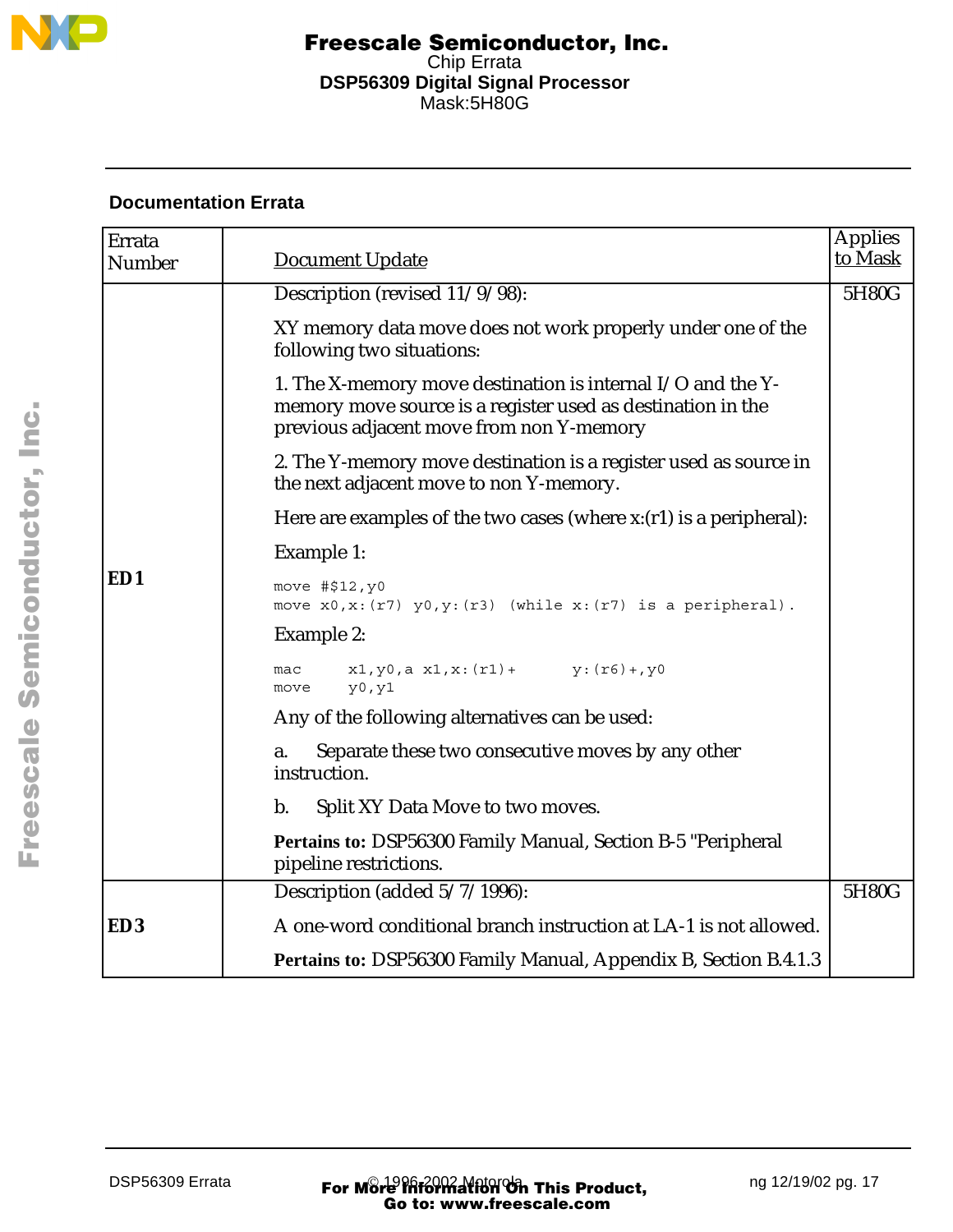

| Errata<br>Number | <b>Document Update</b>                                                                                                                                                                                                                                                                                              | Applies<br>to Mask |
|------------------|---------------------------------------------------------------------------------------------------------------------------------------------------------------------------------------------------------------------------------------------------------------------------------------------------------------------|--------------------|
|                  | Description (added 2/27/1998):                                                                                                                                                                                                                                                                                      | 5H80G              |
|                  | The following instructions should not start at address LA:                                                                                                                                                                                                                                                          |                    |
| ED4              | MOVE to or from Program space {MOVEM, MOVEP (only the P<br>space options)}                                                                                                                                                                                                                                          |                    |
|                  | This is not a bug but a documentation update (Appendix B,<br>DSP56300 Family Manual).                                                                                                                                                                                                                               |                    |
|                  | Description (added 1/27/98):                                                                                                                                                                                                                                                                                        | 5H80G              |
| ED7              | When activity passes from one DMA channel to another and the<br>DMA interface accesses external memory (which requires one or<br>more wait states), the DACT and DCH status bits in the DMA Status<br>Register (DSTR) may indicate improper activity status for DMA<br>Channel 0 (DACT = 1 and DCH $[2:0] = 000$ ). |                    |
|                  | Workaround:                                                                                                                                                                                                                                                                                                         |                    |
|                  | None.                                                                                                                                                                                                                                                                                                               |                    |
|                  | Pertains to: DSP56300 Family Manual, Sections 8.1.6.3 and 8.1.6.4                                                                                                                                                                                                                                                   |                    |
|                  | Description (added 1/27/98):                                                                                                                                                                                                                                                                                        | 5H80G              |
|                  | When the SCI is configured in Synchronous mode, internal clock, and all<br>the SCI pins are enabled simultaneously, an extra pulse of 1 DSP clock<br>length is provided on the SCLK pin.                                                                                                                            |                    |
|                  | Workaround:                                                                                                                                                                                                                                                                                                         |                    |
| ED <sub>9</sub>  | Enable an SCI pin other than SCLK.<br>a.                                                                                                                                                                                                                                                                            |                    |
|                  | b. In the next instruction, enable the remaining SCI pins, including the<br>SCLK pin.                                                                                                                                                                                                                               |                    |
|                  | <b>Pertains to:</b> UM, SCI Chapter (Use the 302 UM as your reference, Section<br>8.4.2, "SCI Initialization")                                                                                                                                                                                                      |                    |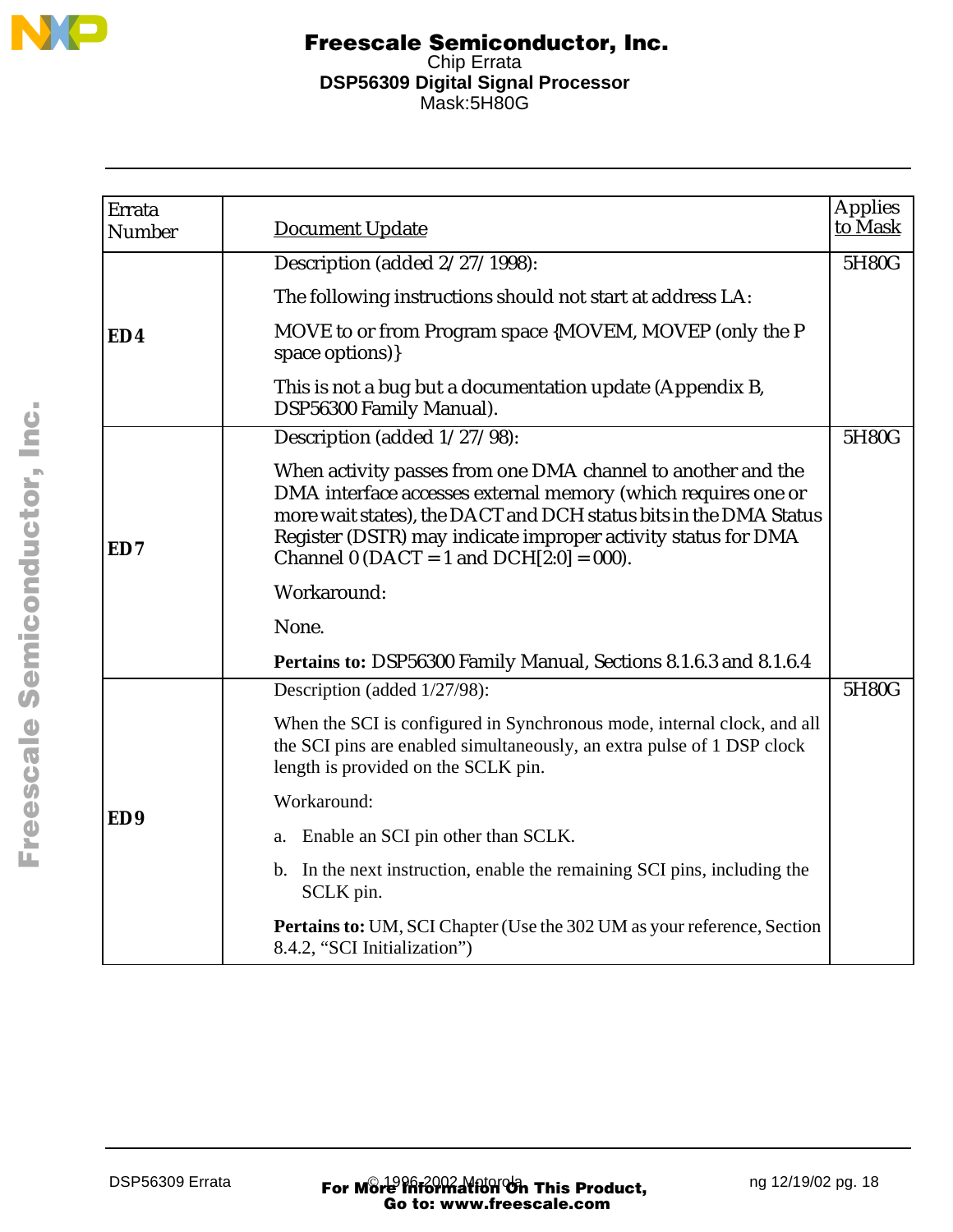

| Errata<br>Number | Document Update                                                                                                                                                                                                                       | <b>Applies</b><br>to Mask |
|------------------|---------------------------------------------------------------------------------------------------------------------------------------------------------------------------------------------------------------------------------------|---------------------------|
|                  | Description (added 7/21/98):                                                                                                                                                                                                          | 5H80G                     |
|                  | The DRAM Control Register (DCR) should not be changed while<br>refresh is enabled. If refresh is enabled only a write operation that<br>disables refresh is allowed.                                                                  |                           |
| ED15             | Workaround:                                                                                                                                                                                                                           |                           |
|                  | First disable refresh by clearing the BREN bit, than change other<br>bits in the DCR register, and finally enable refresh by setting the<br><b>BREN</b> bit.                                                                          |                           |
|                  | Description (added 9/28/98):                                                                                                                                                                                                          | 5H80G                     |
| ED17             | In all DSP563xx technical datasheets, a note is to be added under<br>"AC Electrical Characteristics" that although the minimum value<br>for "Frequency of Extal" is 0MHz, the device AC test conditions are<br>15MHz and rated speed. |                           |
|                  | Workaround:                                                                                                                                                                                                                           |                           |
|                  | N/A                                                                                                                                                                                                                                   |                           |
|                  | Description (added 11/24/98):                                                                                                                                                                                                         | 5H80G                     |
|                  | In the Technical Datasheet Voh-TTL should be listed at 2.4 Volts,<br>not as:                                                                                                                                                          |                           |
| <b>ED20</b>      | $TTL = Vcc-0.4$                                                                                                                                                                                                                       |                           |
|                  | Workaround:                                                                                                                                                                                                                           |                           |
|                  | This is a documentation update.                                                                                                                                                                                                       |                           |
|                  | Description (added 11/24/98):                                                                                                                                                                                                         | 5H80G                     |
|                  | The technical datasheet states that $I$ ol = 1.6mA. The current $I/O$<br>structures are capable of only 0.8mA.                                                                                                                        |                           |
| <b>ED22</b>      | Workaround:                                                                                                                                                                                                                           |                           |
|                  | The user must stay below 0.8mA. This problem will be fixed in the<br>next revision.                                                                                                                                                   |                           |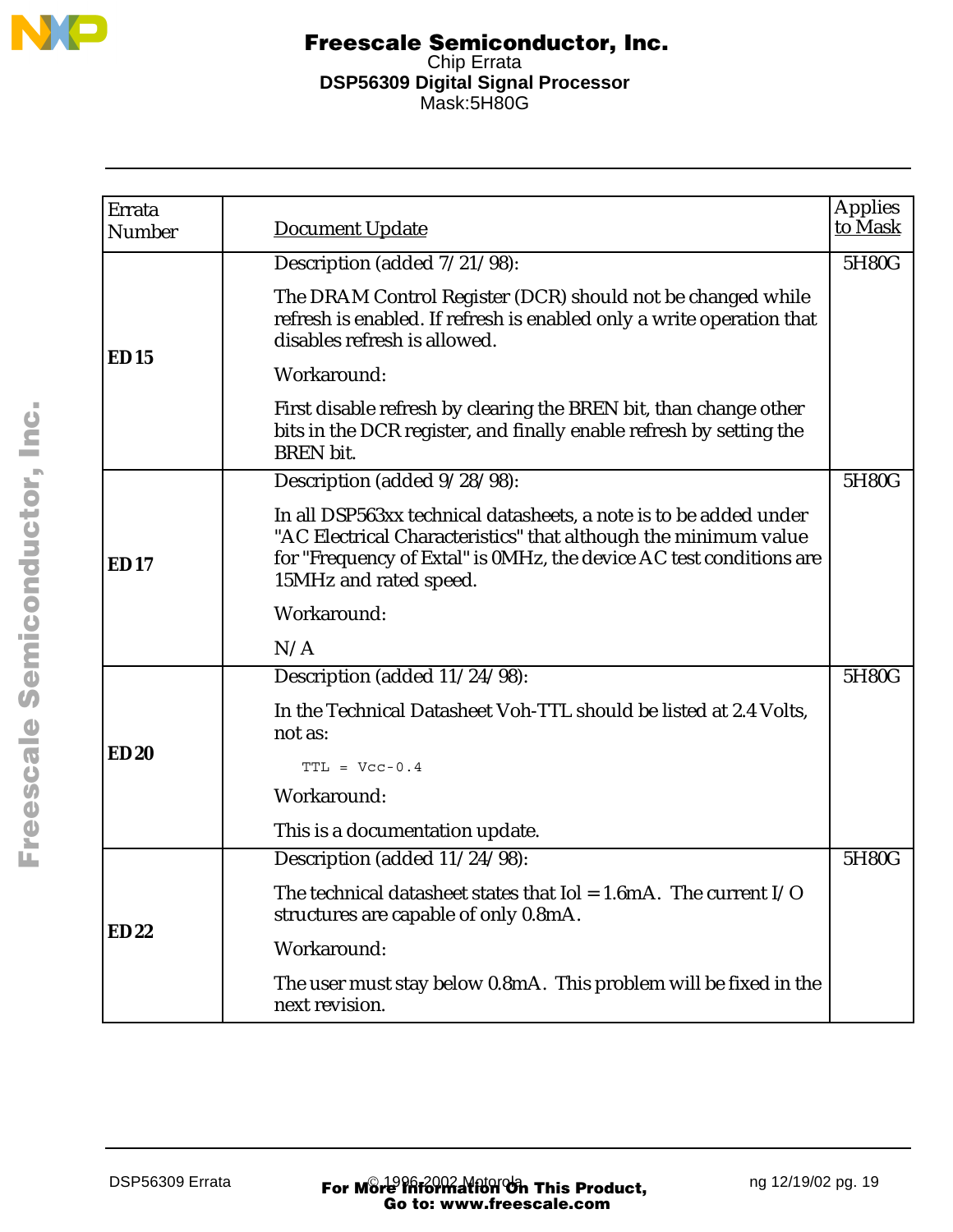

| Errata<br><b>Number</b> | Document Update                                                                                                                                                                                    | <b>Applies</b><br>to Mask |
|-------------------------|----------------------------------------------------------------------------------------------------------------------------------------------------------------------------------------------------|---------------------------|
|                         | Description (added 11/24/98):                                                                                                                                                                      | 5H80G                     |
| <b>ED24</b>             | The technical datasheet supplies a maximum value for internal<br>supply current in Normal, Wait, and Stop modes. These values will<br>be removed because we will specify only a "Typical" current. |                           |
|                         | Workaround:                                                                                                                                                                                        |                           |
|                         | This is a documentation update.                                                                                                                                                                    |                           |
|                         | Description (added $1/6/99$ ):                                                                                                                                                                     | 5H80G                     |
|                         | The specification DMA Chapter is wrong.                                                                                                                                                            |                           |
| ED26                    | "Due to the DSP56300 Core pipeline, after DE bit in DCRx is set, the<br>corresponding DTDx bit in DSTR will be cleared only after two<br>instruction cycles."                                      |                           |
|                         | Should be replaced with:                                                                                                                                                                           |                           |
|                         | "Due to the DSP56300 Core pipeline, after DE bit in DCRx is set, the<br>corresponding DTDx bit in DSTR will be cleared only after three<br>instruction cycles."                                    |                           |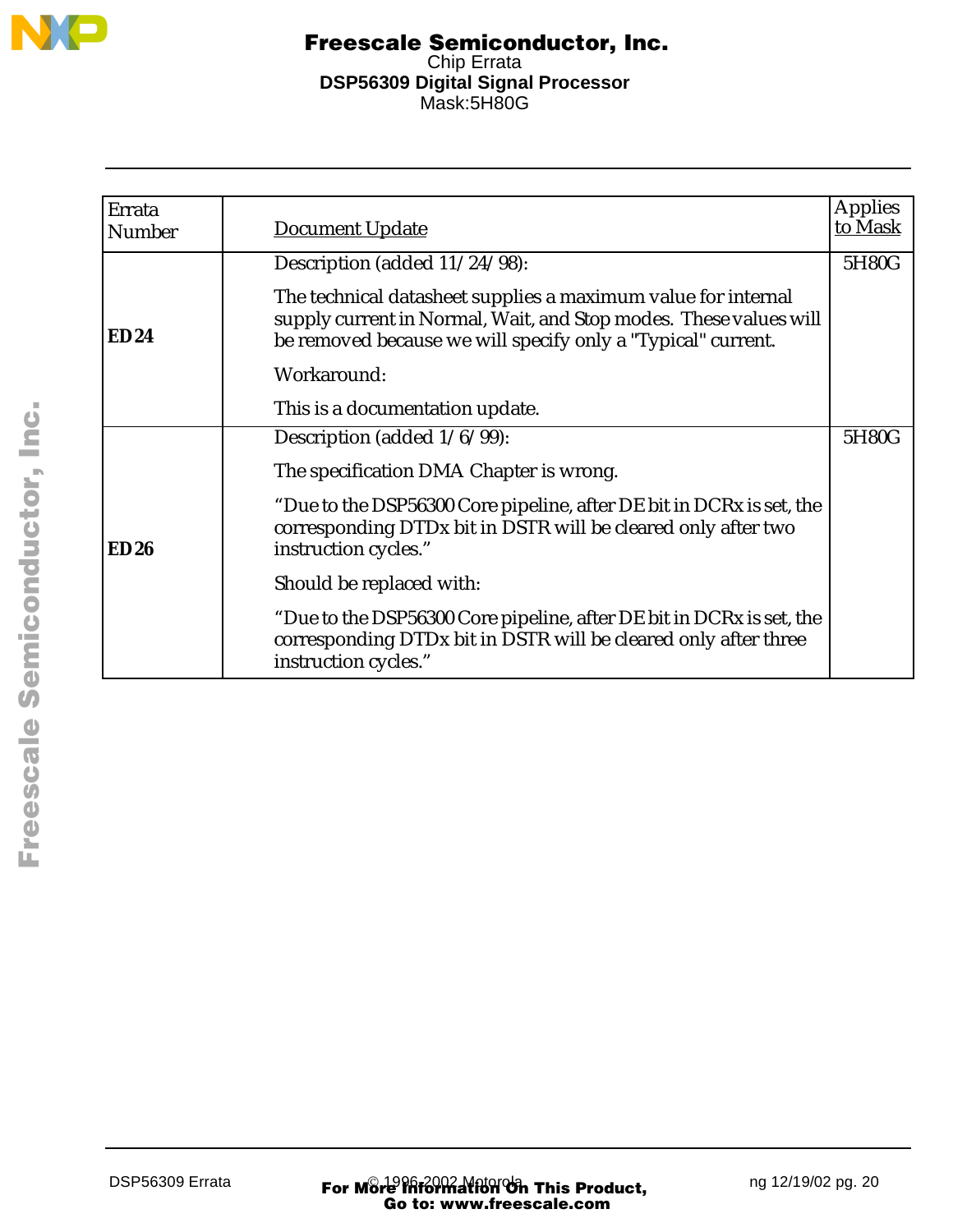

| Errata<br>Number | <b>Document Update</b>                                                                                                                                                                                                                                                                                                                                                                                                                                                                                                                                                                                                                                                                                                                   | <b>Applies</b><br>to Mask |
|------------------|------------------------------------------------------------------------------------------------------------------------------------------------------------------------------------------------------------------------------------------------------------------------------------------------------------------------------------------------------------------------------------------------------------------------------------------------------------------------------------------------------------------------------------------------------------------------------------------------------------------------------------------------------------------------------------------------------------------------------------------|---------------------------|
| <b>ED28</b>      | Description (added 1/7/1997; identified as Documentation Errata<br>$2/1/99$ :<br>When two consecutive LAs have a conditional branch instruction at<br>LA-1 of the internal loop, the part does not operate properly. For<br>example, the following sequence may generate incorrect results:<br>DO #5, LABEL1<br><b>NOP</b><br>DO #4, LABEL2<br><b>NOP</b><br>MOVE $(R0)$ +<br>BSCC DEST<br>; conditional branch at LA-1 of<br>internal loop<br><b>NOP</b><br>; internal LA<br>LABEL2<br>NOP<br>; external LA<br>LABEL1<br><b>NOP</b><br>NOP<br>NOP<br>DEST<br>NOP<br><b>RTS</b><br>Workaround: Put an additional NOP between LABEL2 and<br>LABEL1.<br>Pertains to: DSP56300 Family Manual, Appendix B, Section B-4.1.3,<br>"At $LA-1$ ." | 5H80G                     |
| <b>ED29</b>      | Description (added 9/12/1997; identified as a Documentation<br>errata $2/1/99$ :<br>When the ESSI transmits data with the CRA Word Length Control<br>bits<br>$(WL[2:0]) = 100$ , the ESSI is designed to duplicate the last bit of the<br>24-bit transmission eight times to fill the 32-bit shifter. Instead, after<br>shifting the 24-bit word correctly, eight 0s are being shifted.<br>Workaround:<br>None at this time.<br>Pertains to: UM, Section 7.4.1.7, "CRA Word Length Control." The<br>table number is 7-2.                                                                                                                                                                                                                 | 5H80G                     |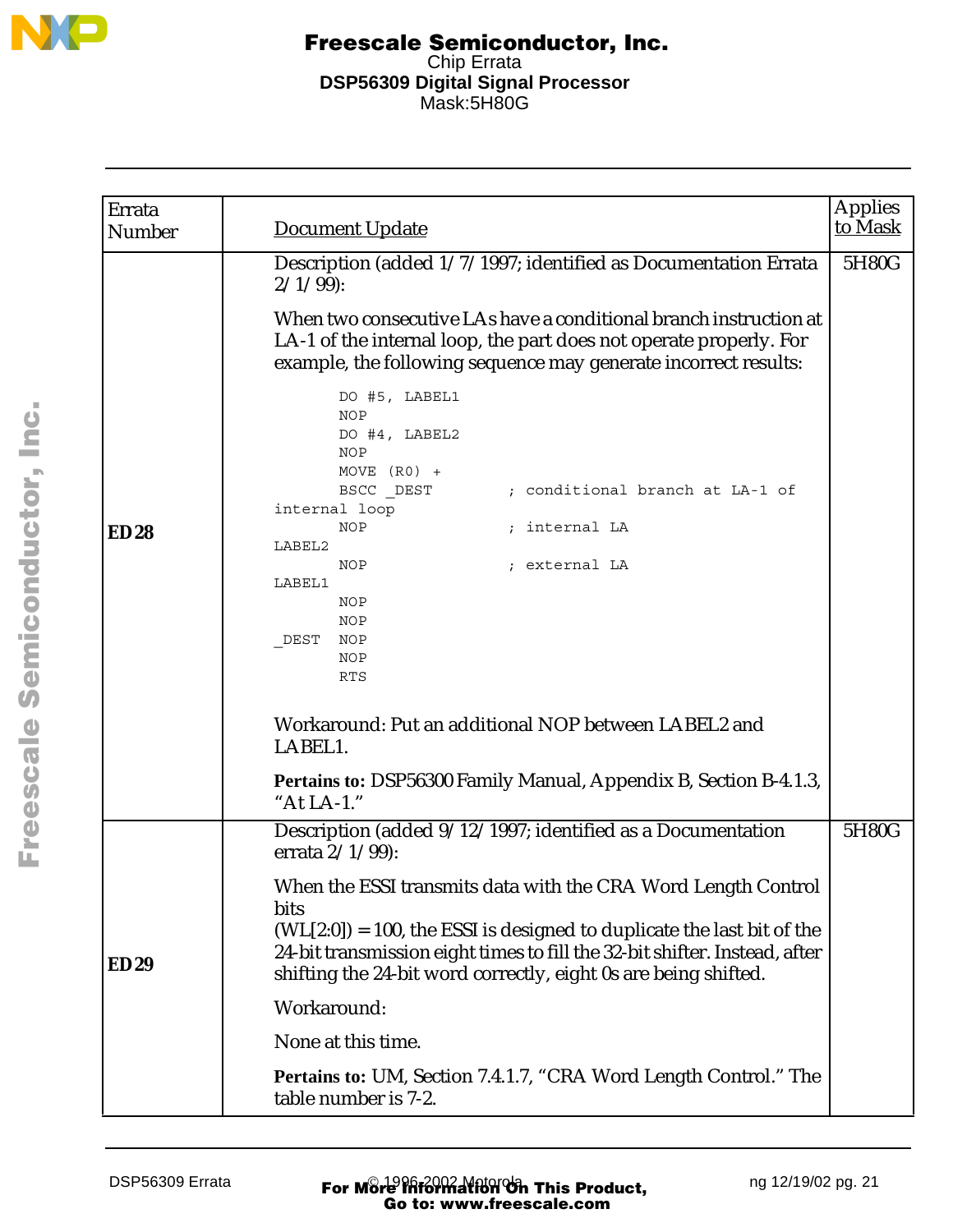

| Errata      |                                                                                                                                                                                                                                                                                                                                                                                                                           | <b>Applies</b> |
|-------------|---------------------------------------------------------------------------------------------------------------------------------------------------------------------------------------------------------------------------------------------------------------------------------------------------------------------------------------------------------------------------------------------------------------------------|----------------|
| Number      | <b>Document Update</b>                                                                                                                                                                                                                                                                                                                                                                                                    | to Mask        |
|             | Description (added 9/12/1997; identified as a Documentation<br>errata $2/1/99$ :                                                                                                                                                                                                                                                                                                                                          | 5H80G          |
|             | When the ESSI transmits data in the On-Demand mode (i.e., MOD<br>$= 1$ in CRB and DC[4:0] = \$00000 in CRA) with WL[2:0] = 100, the<br>transmission does not work properly.                                                                                                                                                                                                                                               |                |
| <b>ED30</b> | Workaround:                                                                                                                                                                                                                                                                                                                                                                                                               |                |
|             | To ensure correct operation, do not use the On-Demand mode with<br>the                                                                                                                                                                                                                                                                                                                                                    |                |
|             | $WL[2:0] = 100$ 32-bit Word-Length mode.                                                                                                                                                                                                                                                                                                                                                                                  |                |
|             | Pertains to: UM, Section 7.5.4.1, "Normal/On-Demand Mode<br>Selection."                                                                                                                                                                                                                                                                                                                                                   |                |
|             | Description (added 9/12/1997; modified 9/15/1997; identified as a<br>Documentation errata 2/1/99):                                                                                                                                                                                                                                                                                                                        | 5H80G          |
| <b>ED31</b> | Programming the ESSI to use an internal frame sync (i.e., $SCD2 = 1$<br>in CRB) causes the SC2 and SC1 signals to be programmed as<br>outputs. If however, the corresponding multiplexed pins are<br>programmed by the Port Control Register (PCR) to be GPIOs, then<br>the GPIO Port Direction Register (PRR) chooses their direction, but<br>this causes the ESSI to use an external frame sync if GPIO is<br>selected. |                |
|             | Note: This errata and workaround apply to both ESSI0 and ESSI1.                                                                                                                                                                                                                                                                                                                                                           |                |
|             | Workaround:                                                                                                                                                                                                                                                                                                                                                                                                               |                |
|             | To assure correct operation, either program the GPIO pins as<br>outputs or configure the pins in the PCR as ESSI signals.                                                                                                                                                                                                                                                                                                 |                |
|             | Note: The default selection for these signals after reset is GPIO.                                                                                                                                                                                                                                                                                                                                                        |                |
|             | Pertains to: UM, Section 7.4.2.4, "CRB Serial Control Direction 2<br>(SCD2) Bit 4"                                                                                                                                                                                                                                                                                                                                        |                |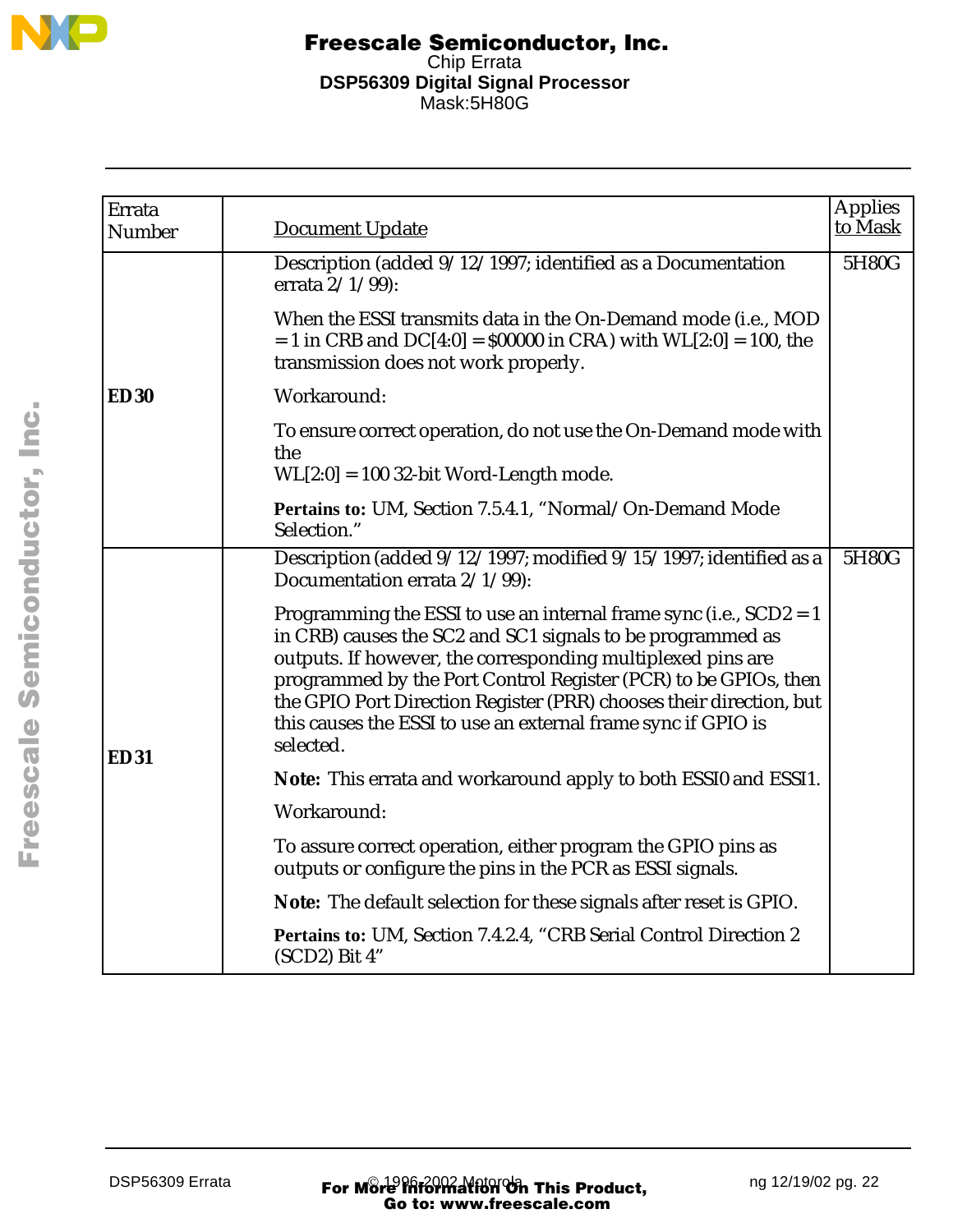

| Errata<br><b>Number</b> | <b>Document Update</b>                                                                                                                                                                                                                                                                 | <b>Applies</b><br>to Mask |
|-------------------------|----------------------------------------------------------------------------------------------------------------------------------------------------------------------------------------------------------------------------------------------------------------------------------------|---------------------------|
|                         | Description (added 11/9/98; identified as a Documentation errata<br>$2/1/99$ :                                                                                                                                                                                                         | 5H80G                     |
|                         | When returning from a long interrupt (by RTI instruction), and the<br>first instruction after the RTI is a move to a DALU register (A, B, X,<br>Y), the move may not be correct, if the 16-bit arithmetic mode bit (bit)<br>17 of SR) is changed due to the restoring of SR after RTI. |                           |
| <b>ED32</b>             | Workaround:                                                                                                                                                                                                                                                                            |                           |
|                         | Replace the RTI with the following sequence:                                                                                                                                                                                                                                           |                           |
|                         | ssl,sr<br>movec<br>nop<br>rti                                                                                                                                                                                                                                                          |                           |
|                         | Pertains to: DSP56300 Family Manual. Add a new section to<br>Appendix B that is entitled "Sixteen-Bit Compatibility Mode<br>Restrictions."                                                                                                                                             |                           |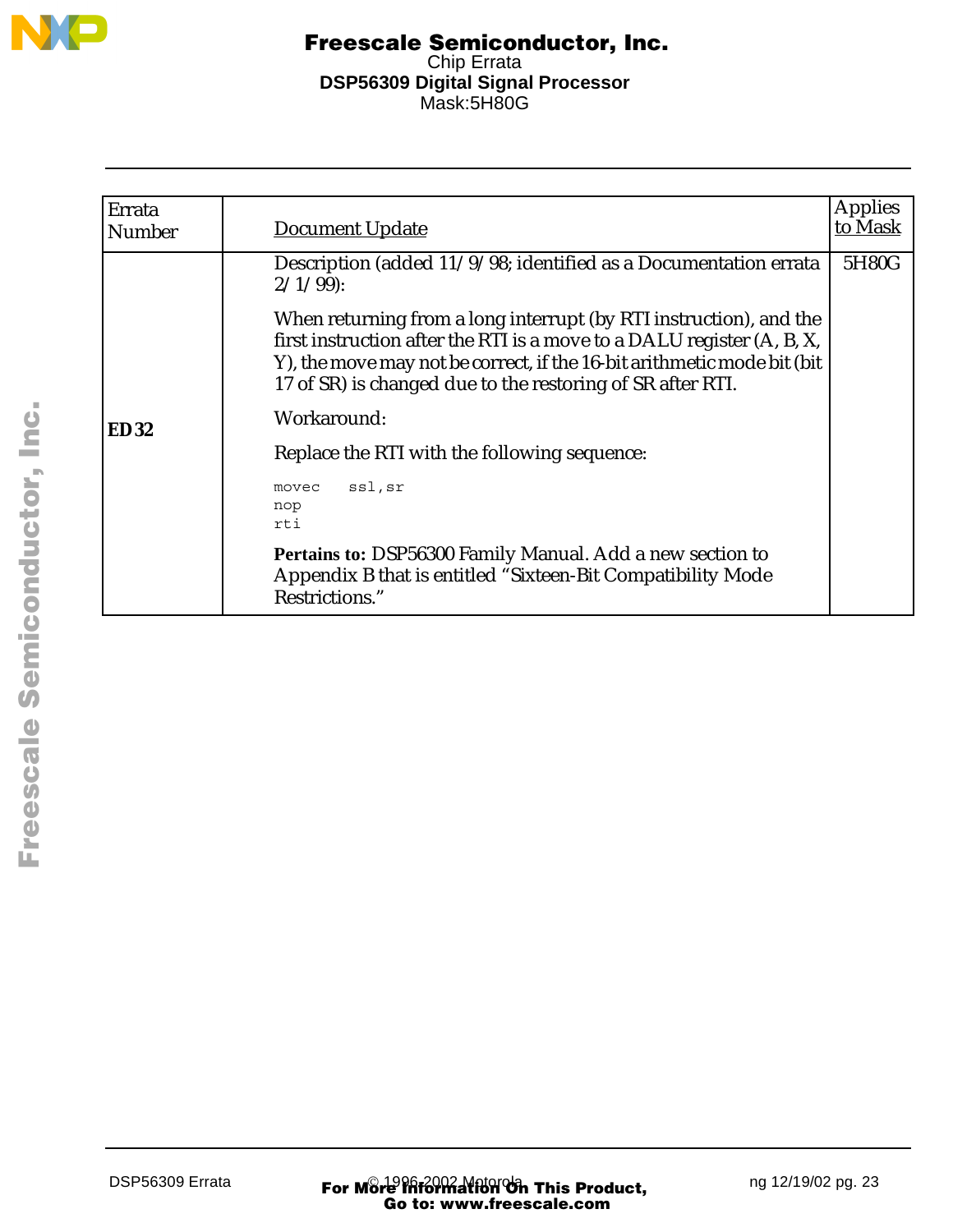

| Errata<br>Number | <b>Document Update</b>                                                                                                                                    | <b>Applies</b><br>to Mask |
|------------------|-----------------------------------------------------------------------------------------------------------------------------------------------------------|---------------------------|
|                  | Description (added 12/16/98; identified as a Documentation errata<br>$2/1/99$ :                                                                           | 5H80G                     |
|                  | When Stack Extension mode is enabled, a use of the instructions<br>BRKcc or ENDDO inside do loops might cause an improper<br>operation.                   |                           |
|                  | If the loop is non nested and has no nested loop inside it, the<br>erratais relevant only if LA or LC values are being used outside the<br>loop.          |                           |
|                  | Workaround:                                                                                                                                               |                           |
|                  | If Stack Extension is used, emulate the BRKcc or ENDDO as in the<br>following examples. We split between two cases, finite loops and do<br>forever loops. |                           |
|                  | 1) Finite DO loops (i.e. not DO FOREVER loops)                                                                                                            |                           |
|                  |                                                                                                                                                           |                           |
|                  | <b>BRKCC</b>                                                                                                                                              |                           |
|                  | Original code:                                                                                                                                            |                           |
| <b>ED33</b>      | do #N, label1                                                                                                                                             |                           |
|                  | .                                                                                                                                                         |                           |
|                  | .<br>do #M, label2                                                                                                                                        |                           |
|                  | .                                                                                                                                                         |                           |
|                  | .<br>BRKcc                                                                                                                                                |                           |
|                  |                                                                                                                                                           |                           |
|                  |                                                                                                                                                           |                           |
|                  | label2                                                                                                                                                    |                           |
|                  |                                                                                                                                                           |                           |
|                  | label1                                                                                                                                                    |                           |
|                  | Will be replaced by:                                                                                                                                      |                           |
|                  | do #N, label1                                                                                                                                             |                           |
|                  | .                                                                                                                                                         |                           |
|                  | .                                                                                                                                                         |                           |
|                  | do #M, label2<br>$\cdots\cdots\cdots$                                                                                                                     |                           |
|                  | .                                                                                                                                                         |                           |
|                  | fix brk routine<br>Jcc                                                                                                                                    |                           |
|                  | .                                                                                                                                                         |                           |
|                  | .                                                                                                                                                         |                           |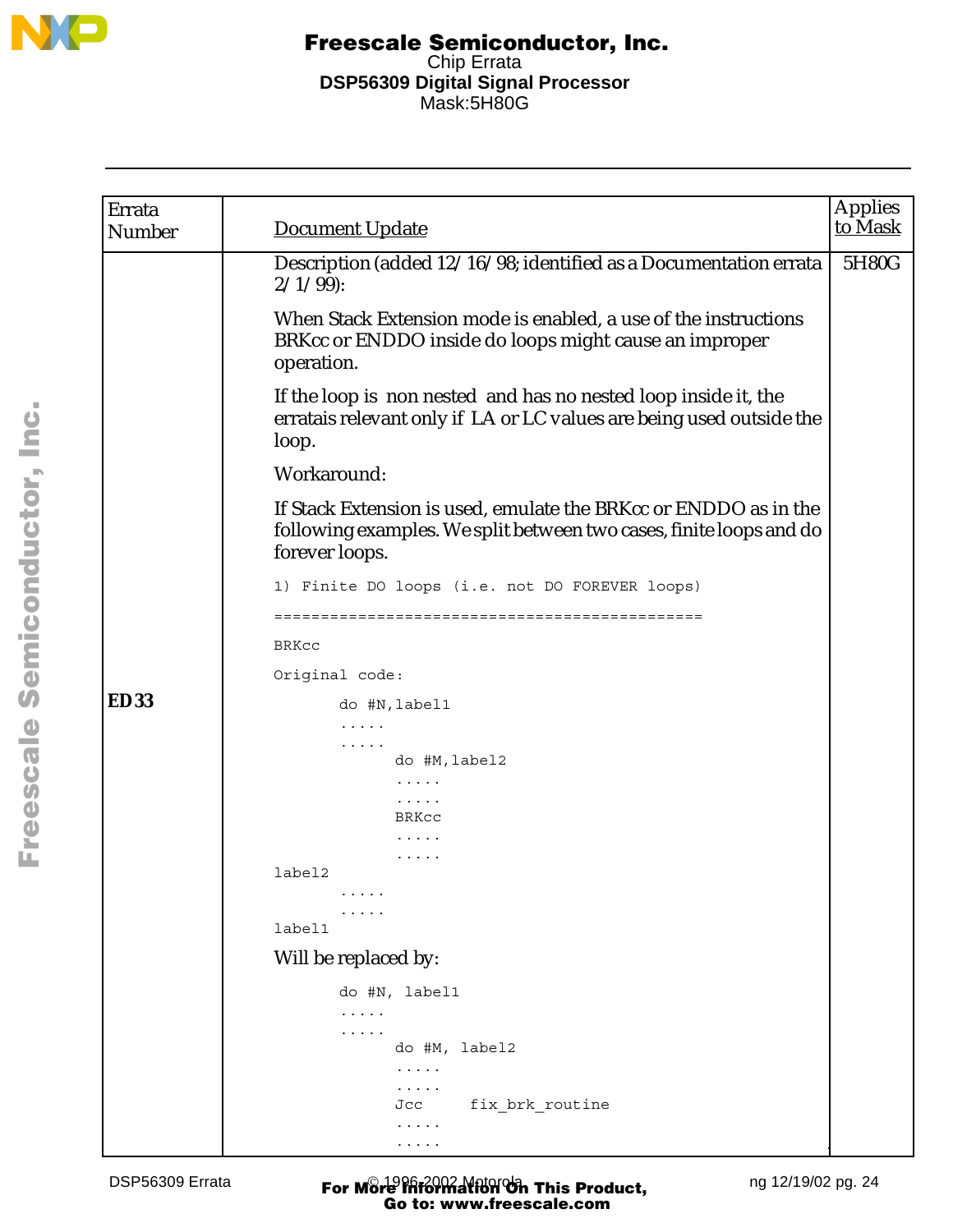

| Errata<br>Number | <b>Document Update</b>                                                                                                                                                                                                  | Applies<br>to Mask |
|------------------|-------------------------------------------------------------------------------------------------------------------------------------------------------------------------------------------------------------------------|--------------------|
|                  | nop_before_label2<br>nop ; This instruction must be NOP.<br>label2<br>$\cdots\cdots\cdots$<br>$\cdots$<br>label1<br>$\ldots$ . $\ldots$<br>$\cdots$<br>fix brk routine<br>move #1, lc<br>jmp nop_before_label2<br>ENDDO | 5H80G              |
| ED33 cont.       | $- - - - - -$<br>Original code:<br>do #M, label1<br>$\mathbb{Z}^2$ . The set of $\mathbb{Z}^2$<br>$\cdots$<br>do #N, label2                                                                                             |                    |
|                  | $\ldots$<br>$\mathbb{Z}^2$ . The set of $\mathbb{Z}^2$<br><b>ENDDO</b><br>$\cdots$<br>$\cdots$<br>label2                                                                                                                |                    |
|                  | $\cdots$<br>$\cdots$<br>label1                                                                                                                                                                                          |                    |
|                  | Will be replaced by:                                                                                                                                                                                                    |                    |
|                  | do #M, label1<br>$\mathbb{Z}^2$ . In the $\mathbb{Z}^2$<br>$\cdots$<br>do #N, label2<br>$\cdots$<br>.<br>fix_enddo_routine<br>JMP                                                                                       |                    |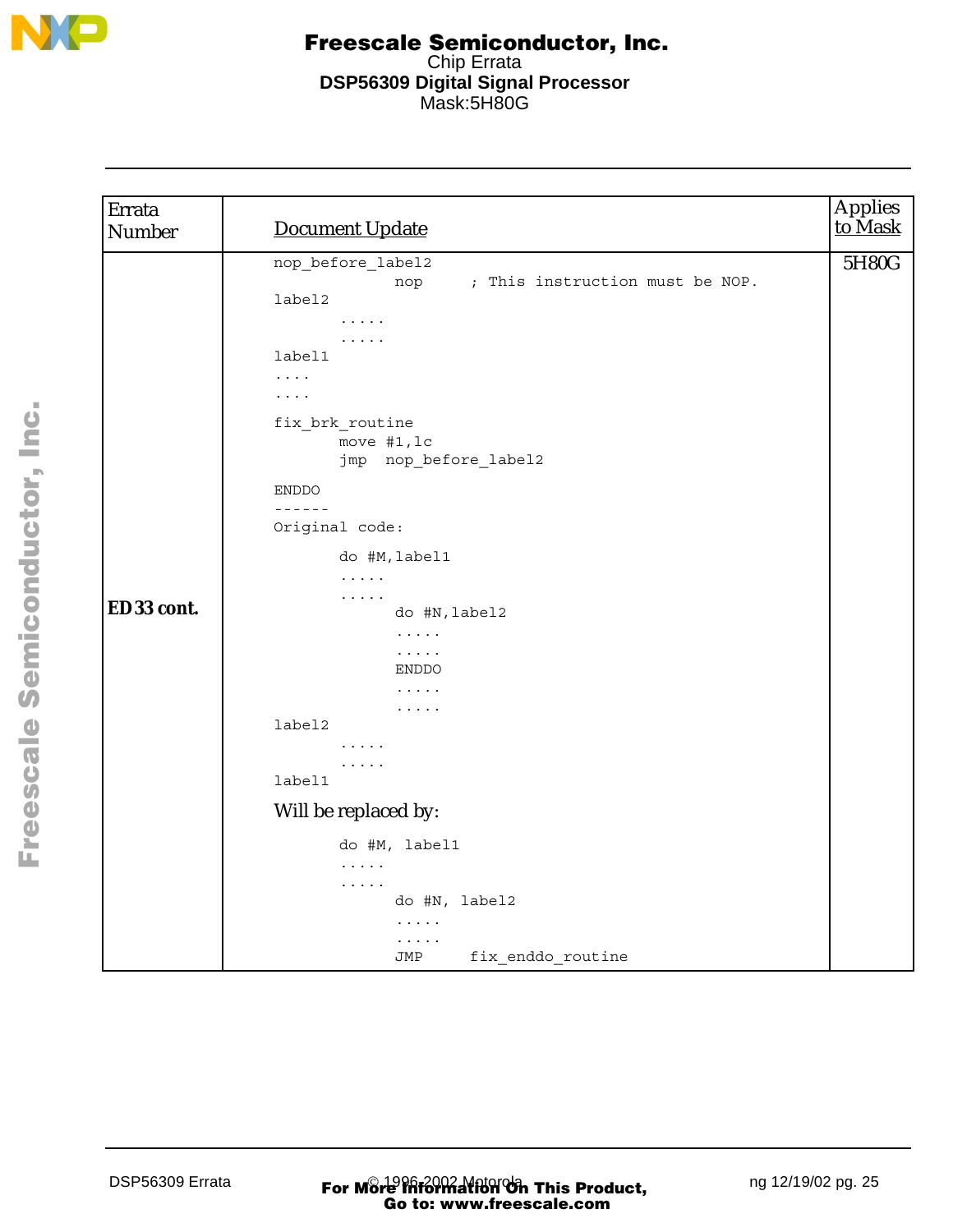

| Errata<br>Number | <b>Document Update</b>                                                                                                                                                                                                                                                                                                                                                                                                                                                                                                                                                                                                                                    | Applies<br>to Mask |
|------------------|-----------------------------------------------------------------------------------------------------------------------------------------------------------------------------------------------------------------------------------------------------------------------------------------------------------------------------------------------------------------------------------------------------------------------------------------------------------------------------------------------------------------------------------------------------------------------------------------------------------------------------------------------------------|--------------------|
| ED33 cont.       | nop_after_jmp<br>NOP ; This instruction must be NOP.<br>.<br>.<br>label2<br>$\begin{array}{cccccccccccccc} \bullet & \bullet & \bullet & \bullet & \bullet & \bullet & \bullet \end{array}$<br>$\cdots$<br>label1<br>$\cdots$<br>$\cdots$<br>fix_enddo_routine<br>move #1, lc<br>move #nop_after_jmp, la<br>jmp nop_after_jmp<br>2) DO FOREVER loops<br>===================<br>BRKCC<br>$- - - - -$<br>Original code:<br>do #M, label1<br>$\mathbb{Z}^2$ . The set of $\mathbb{Z}^2$<br>$\mathbf{z}$ , and $\mathbf{z}$ , and $\mathbf{z}$<br>do forever, label2<br>$\cdots$<br>$\cdots$<br>BRKCC<br>$\cdots$<br>$\cdots\cdots\cdots$<br>label2<br>.<br>. | 5H80G              |
|                  | label1                                                                                                                                                                                                                                                                                                                                                                                                                                                                                                                                                                                                                                                    |                    |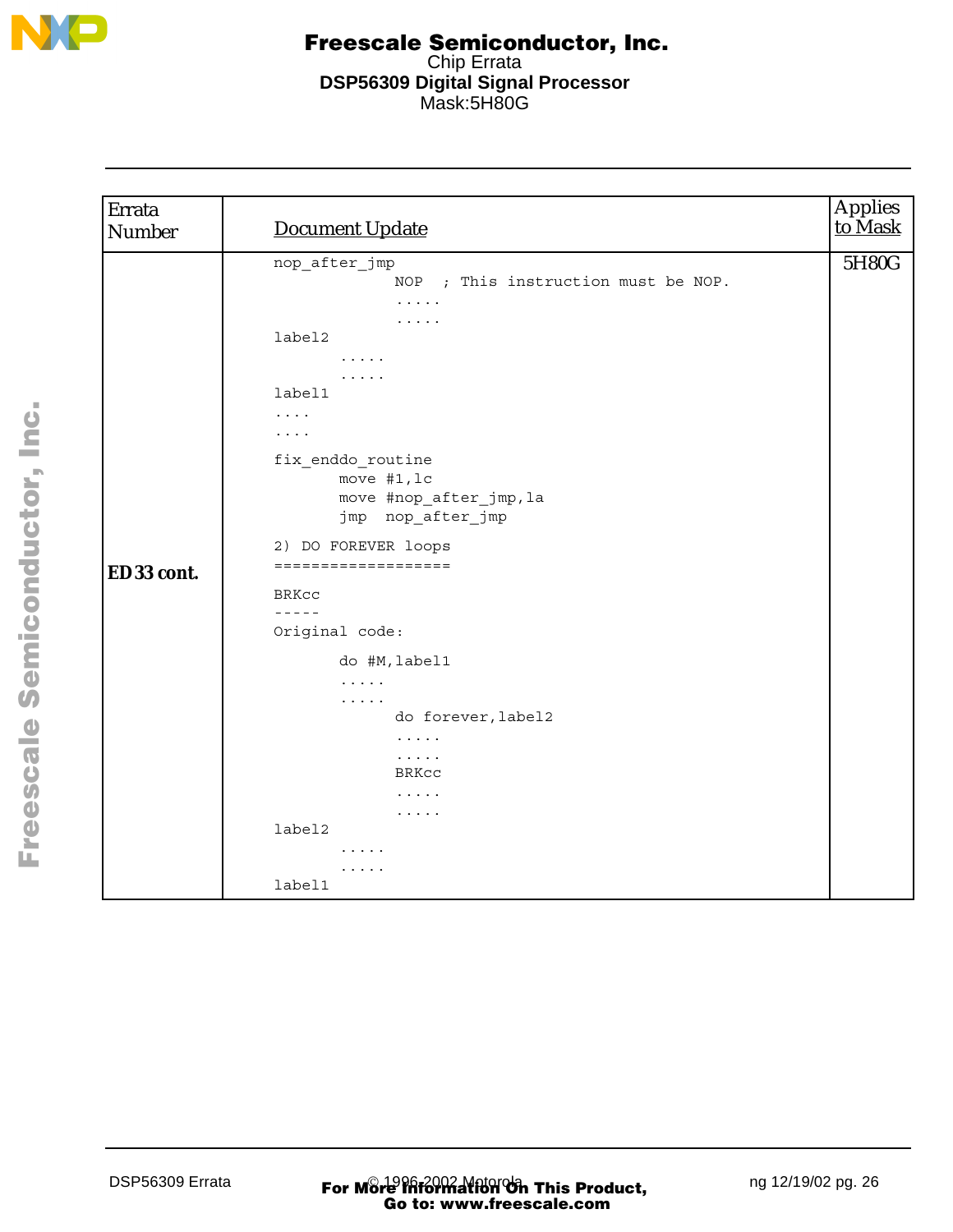

| Errata<br>Number | <b>Document Update</b>                                                                                                                                                                                                                                                                                                                                                                                                                                                                                                                                                                                                                                                                                                                                                                                                                                                                           | <b>Applies</b><br>to Mask |
|------------------|--------------------------------------------------------------------------------------------------------------------------------------------------------------------------------------------------------------------------------------------------------------------------------------------------------------------------------------------------------------------------------------------------------------------------------------------------------------------------------------------------------------------------------------------------------------------------------------------------------------------------------------------------------------------------------------------------------------------------------------------------------------------------------------------------------------------------------------------------------------------------------------------------|---------------------------|
|                  | Will be replaced by:                                                                                                                                                                                                                                                                                                                                                                                                                                                                                                                                                                                                                                                                                                                                                                                                                                                                             | 5H80G                     |
| ED33 cont.       | do #M, label1<br>$\frac{1}{2} \left( \frac{1}{2} \left( \frac{1}{2} \left( \frac{1}{2} \left( \frac{1}{2} \right) \right) \right) + \frac{1}{2} \left( \frac{1}{2} \left( \frac{1}{2} \left( \frac{1}{2} \right) \right) \right) \right)$<br>.<br>do forever, label2<br>$\mathbf{1}$ , and $\mathbf{1}$ , and $\mathbf{1}$<br>$\cdots$<br>fix brk forever routine ; <---<br>JScc<br>note: JScc and not Jcc<br>.<br>$\cdots\cdots\cdots$<br>nop_before_label2<br>nop ; This instruction must be NOP.<br>label2<br>$\cdots\cdots\cdots$<br>$\cdots$<br>label1<br>$\cdots$<br>$\cdots$<br>fix brk forever routine<br>move $\operatorname{ssh}$ , x: <> ; <> is some reserved not used<br>address (for temporary data)<br>move #nop before label2, ssh<br>$bc1r$ #16, ssl ;<br>move $#1, lc$<br>$;$ $\leftarrow$ ---- note: "rti" and not "rts" !<br>rti<br><b>ENDDO</b><br>------<br>Original code: |                           |
|                  | do #M, label1                                                                                                                                                                                                                                                                                                                                                                                                                                                                                                                                                                                                                                                                                                                                                                                                                                                                                    |                           |
|                  | $\cdots$<br>$\cdots\cdots\cdots$                                                                                                                                                                                                                                                                                                                                                                                                                                                                                                                                                                                                                                                                                                                                                                                                                                                                 |                           |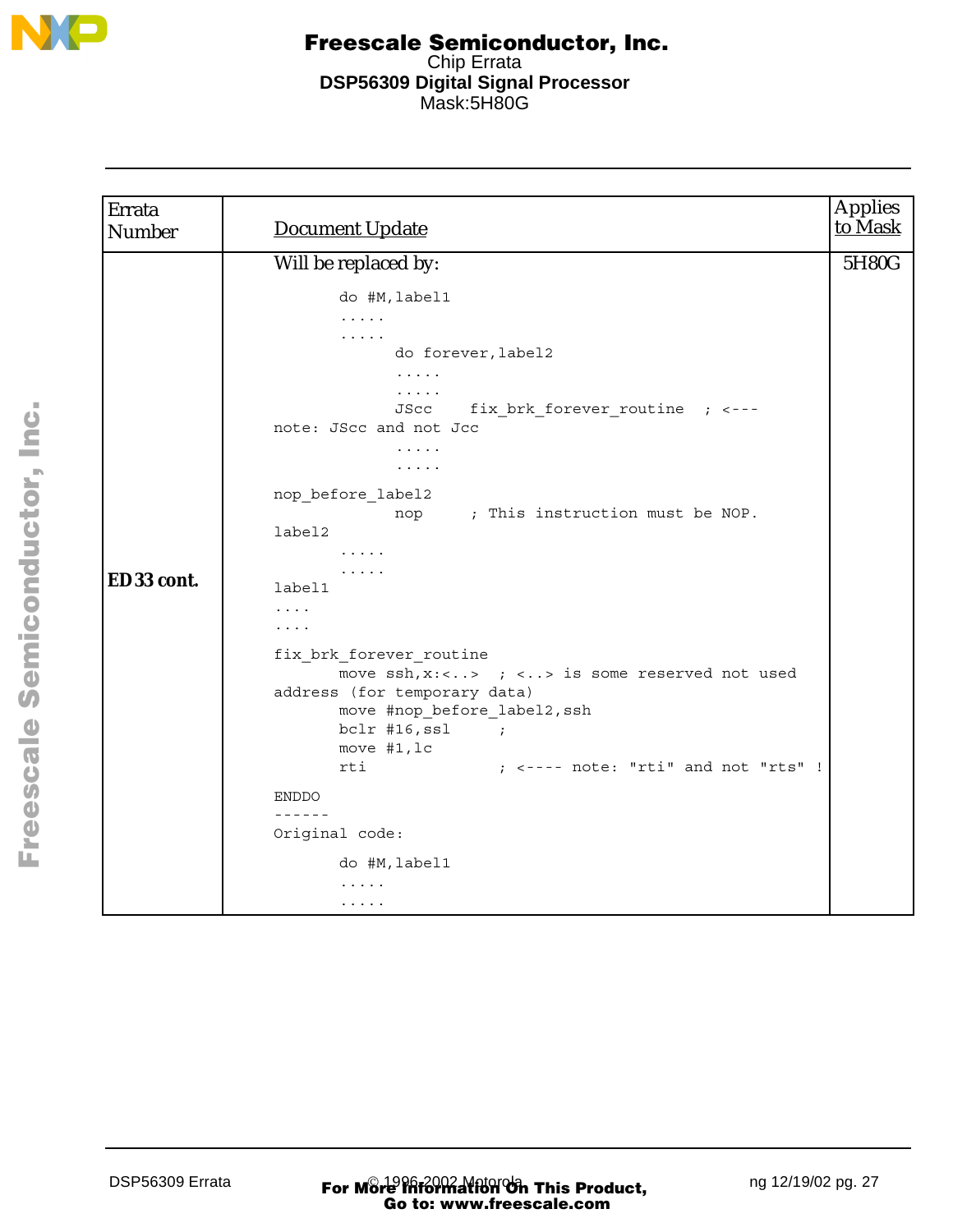

| Errata<br>Number | <b>Document Update</b>                                                                                                    | <b>Applies</b><br>to Mask |
|------------------|---------------------------------------------------------------------------------------------------------------------------|---------------------------|
|                  | do forever, label2                                                                                                        | 5H80G                     |
|                  | $\cdots\cdots\cdots$                                                                                                      |                           |
|                  | .                                                                                                                         |                           |
|                  | ENDDO                                                                                                                     |                           |
|                  | $\cdots\cdots\cdots$<br>.                                                                                                 |                           |
|                  | label2                                                                                                                    |                           |
|                  | $\cdots\cdots\cdots$                                                                                                      |                           |
|                  | .                                                                                                                         |                           |
|                  | label1                                                                                                                    |                           |
|                  | Will be replaced by:                                                                                                      |                           |
|                  | do #M, label1                                                                                                             |                           |
|                  | $\cdots$                                                                                                                  |                           |
|                  | $\cdots$<br>do forever, label2                                                                                            |                           |
|                  | $\cdots$                                                                                                                  |                           |
|                  | $\cdots$                                                                                                                  |                           |
|                  | fix_enddo_routine ; <--- note:<br>JSR                                                                                     |                           |
| ED33 cont.       | JSR and not JMP                                                                                                           |                           |
|                  | nop_after_jmp                                                                                                             |                           |
|                  | NOP ; This instruction should be NOP                                                                                      |                           |
|                  | $\cdots$                                                                                                                  |                           |
|                  | $\begin{array}{cccccccccccccc} \bullet & \bullet & \bullet & \bullet & \bullet & \bullet & \bullet \end{array}$<br>label2 |                           |
|                  | $\cdots$                                                                                                                  |                           |
|                  | $\cdots$                                                                                                                  |                           |
|                  | label1                                                                                                                    |                           |
|                  | $\cdots$                                                                                                                  |                           |
|                  | $\cdots$                                                                                                                  |                           |
|                  | fix enddo routine                                                                                                         |                           |
|                  | nop                                                                                                                       |                           |
|                  | move #1, lc                                                                                                               |                           |
|                  | bclr #16, ssl                                                                                                             |                           |
|                  | move #nop_after_jmp, la<br>; <--- note: "rti" and not "rts"<br>rti                                                        |                           |
|                  |                                                                                                                           |                           |
|                  | Pertains to: DSP56300 Family Manual, Section B-4.2, "General Do<br>Restrictions."                                         |                           |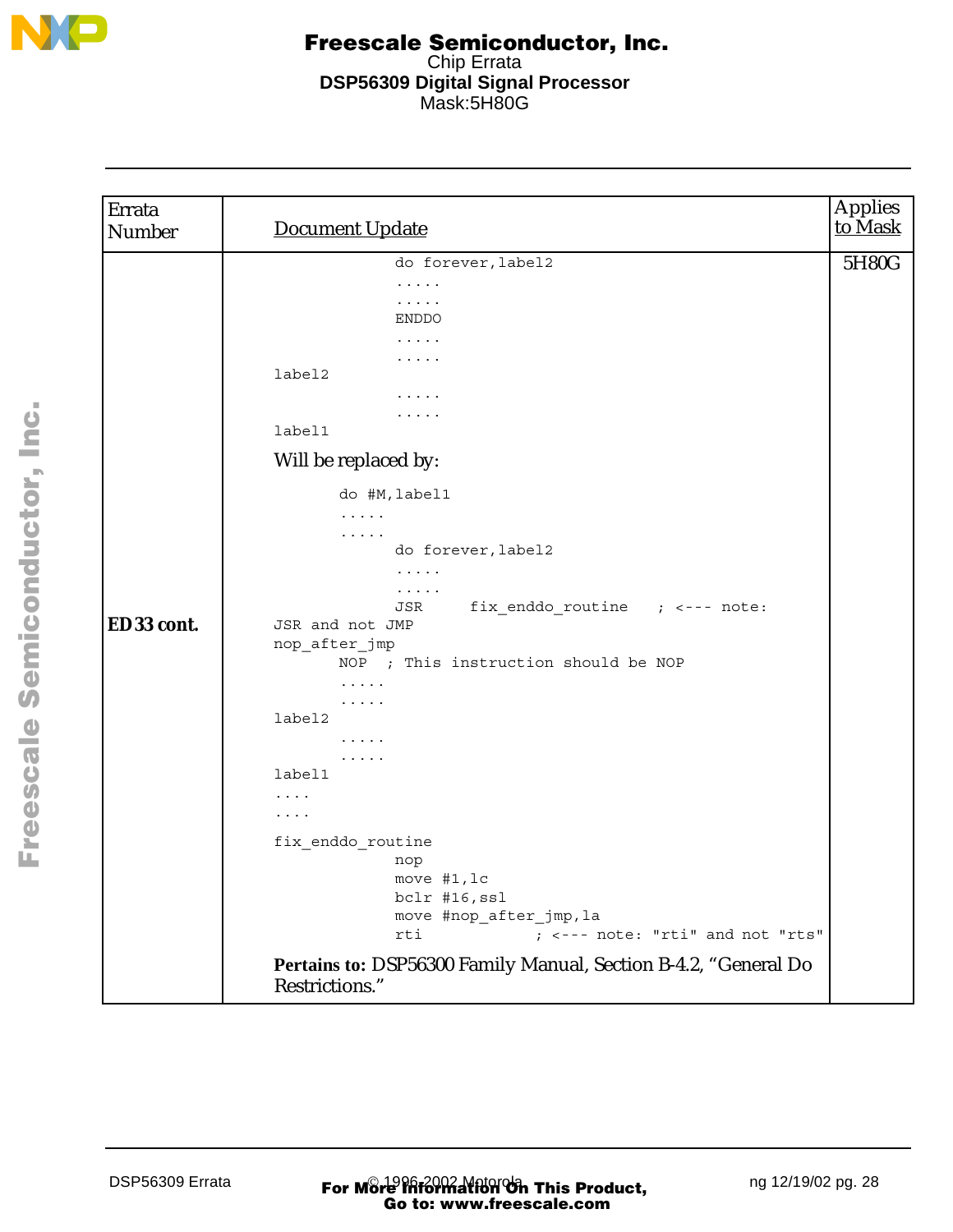

| Errata<br>Number | <b>Document Update</b>                                                                                                                                                                                                                                | Applies<br>to Mask |
|------------------|-------------------------------------------------------------------------------------------------------------------------------------------------------------------------------------------------------------------------------------------------------|--------------------|
|                  | Description (added 1/5/99; identified as a Documentation errata<br>$2/1/99$ :                                                                                                                                                                         | 5H80G              |
|                  | When stack extansion is enabled, the read result from stack may be<br>improper if two previous executed instructions cause sequential<br>read and write operations with SSH. Two cases are possible:                                                  |                    |
|                  | Case 1:                                                                                                                                                                                                                                               |                    |
|                  | For the first executed instruction: move from SSH or bit<br>manipulation on SSH (i.e. jclr, brclr, jset, brset, btst, bsset, jsset,<br>bsclr, jsclr).                                                                                                 |                    |
|                  | For the second executed instruction: move to SSH or bit<br>manipulation on SSH (i.e. jsr, bsr, jscc, bscc).                                                                                                                                           |                    |
|                  | For the third executed instruction: an SSL or SSH read from the<br>stack result may be improper - move from SSH or SSL or bit<br>manipulation on SSH or SSL (i.e., bset, bclr, bchg, jclr, brclr, jset,<br>brset, btst, bsset, jsset, bsclr, jsclr).  |                    |
| <b>ED34</b>      | Workaround:                                                                                                                                                                                                                                           |                    |
|                  | Add two NOP instructions before the third executed instruction.                                                                                                                                                                                       |                    |
|                  | Case 2:                                                                                                                                                                                                                                               |                    |
|                  | For the first executed instruction: bit manipulation on SSH (i.e. bset,<br>bclr, bchg).                                                                                                                                                               |                    |
|                  | For the second executed instruction: an SSL or SSH read from the<br>stack result may be improper - move from SSH or SSL or bit<br>manipulation on SSH or SSL (i.e., bset, bclr, bchg, jclr, brclr, jset,<br>brset, btst, bsset, jsset, bsclr, jsclr). |                    |
|                  | Workaround:                                                                                                                                                                                                                                           |                    |
|                  | Add two NOP instructions before the second executed instruction.                                                                                                                                                                                      |                    |
|                  | Pertains to: DSP56300 Family Manual, Appendix B, add a new<br>section called "Stack Extension Enable Restrictions." Cover all<br>cases. Also, in Section 6.3.11.15, add a cross reference to this new<br>section.                                     |                    |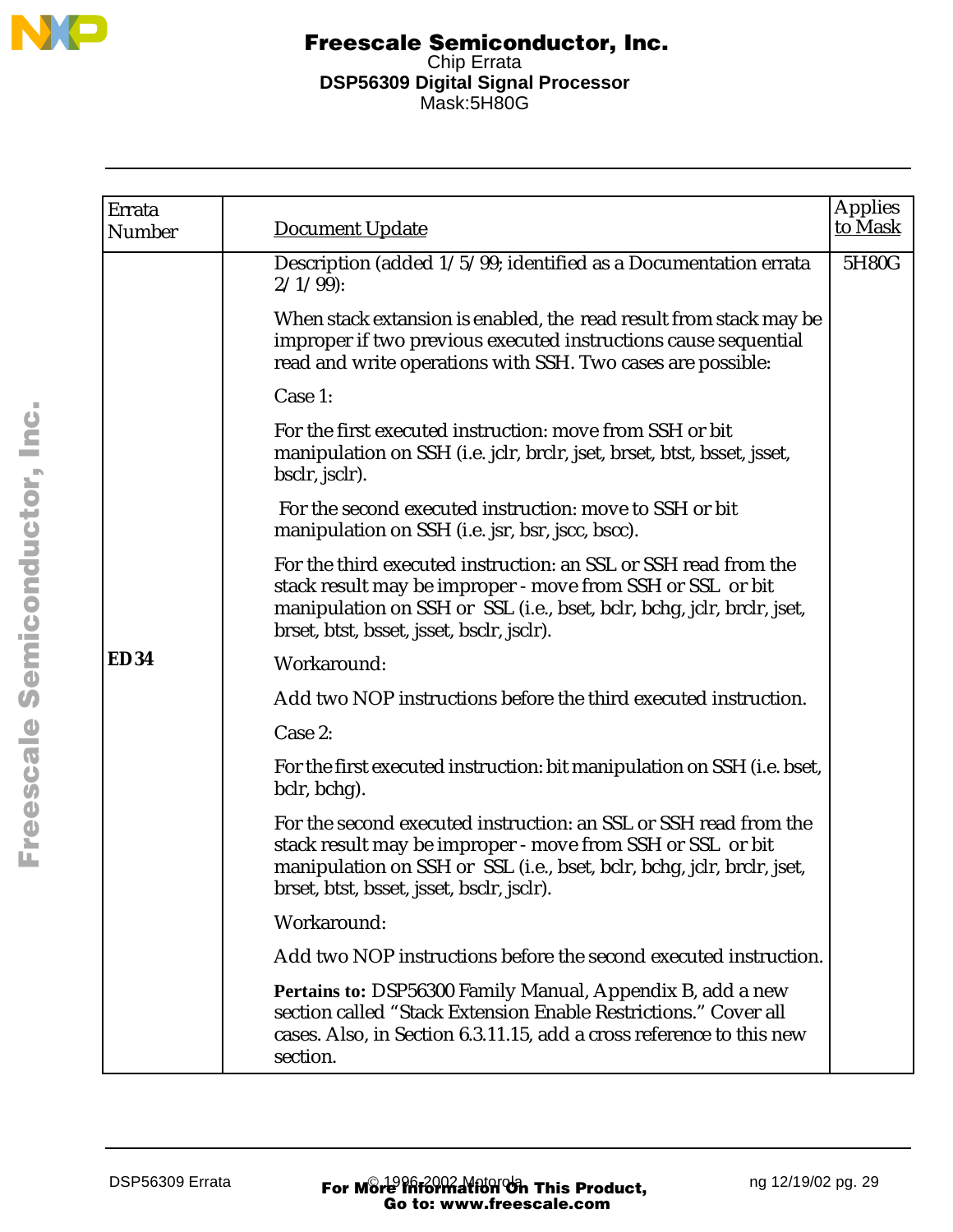

| Errata<br><b>Number</b> | <b>Document Update</b>                                                                                                                                                                                                                                                                                                                                                                                   | <b>Applies</b><br>to Mask |
|-------------------------|----------------------------------------------------------------------------------------------------------------------------------------------------------------------------------------------------------------------------------------------------------------------------------------------------------------------------------------------------------------------------------------------------------|---------------------------|
|                         |                                                                                                                                                                                                                                                                                                                                                                                                          |                           |
|                         | Description (added 2/23/99):                                                                                                                                                                                                                                                                                                                                                                             | 5H80G                     |
| <b>ED35</b>             | There is an error in the 56309 user's manual on page 4-17, Section<br>4.6, OMR description. Bit 13 of the OMR is described as ABE -<br>Asynchronous Bus arbitration Enable. This is not true in revision 0<br>of the DSP56309 (this bit will be added in the next revision). This bit<br>was still reserved when revision 0 of the DSP56309 was designed.                                                |                           |
|                         | Description (added $7/14/99$ ):                                                                                                                                                                                                                                                                                                                                                                          | 5H80G                     |
| <b>ED38</b>             | If Port A is used for external accesses, the BAT bits in the AAR3-0<br>registers must be initialized to the SRAM access type (i.e. $BAT = 01$ )<br>or to the DRAM access type (i.e. BAT = 10). To ensure proper<br>operation of Port A, this initialization must occur even for an AAR<br>register that is not used during any Port A access. Note that at reset,<br>the BAT bits are initialized to 00. |                           |
|                         | Pertains to: <i>DSP56300 Family Manual</i> , Port A Chapter (Chapter 9<br>in Revision 2), description of the BAT[1-0] bits in the AAR3 - AAR0<br>registers. Also pertains to the core chapter in device-specific user's<br>manuals that include a description of the AAR3 - AAR0 registers<br>with bit definitions (usually Chapter 4).                                                                  |                           |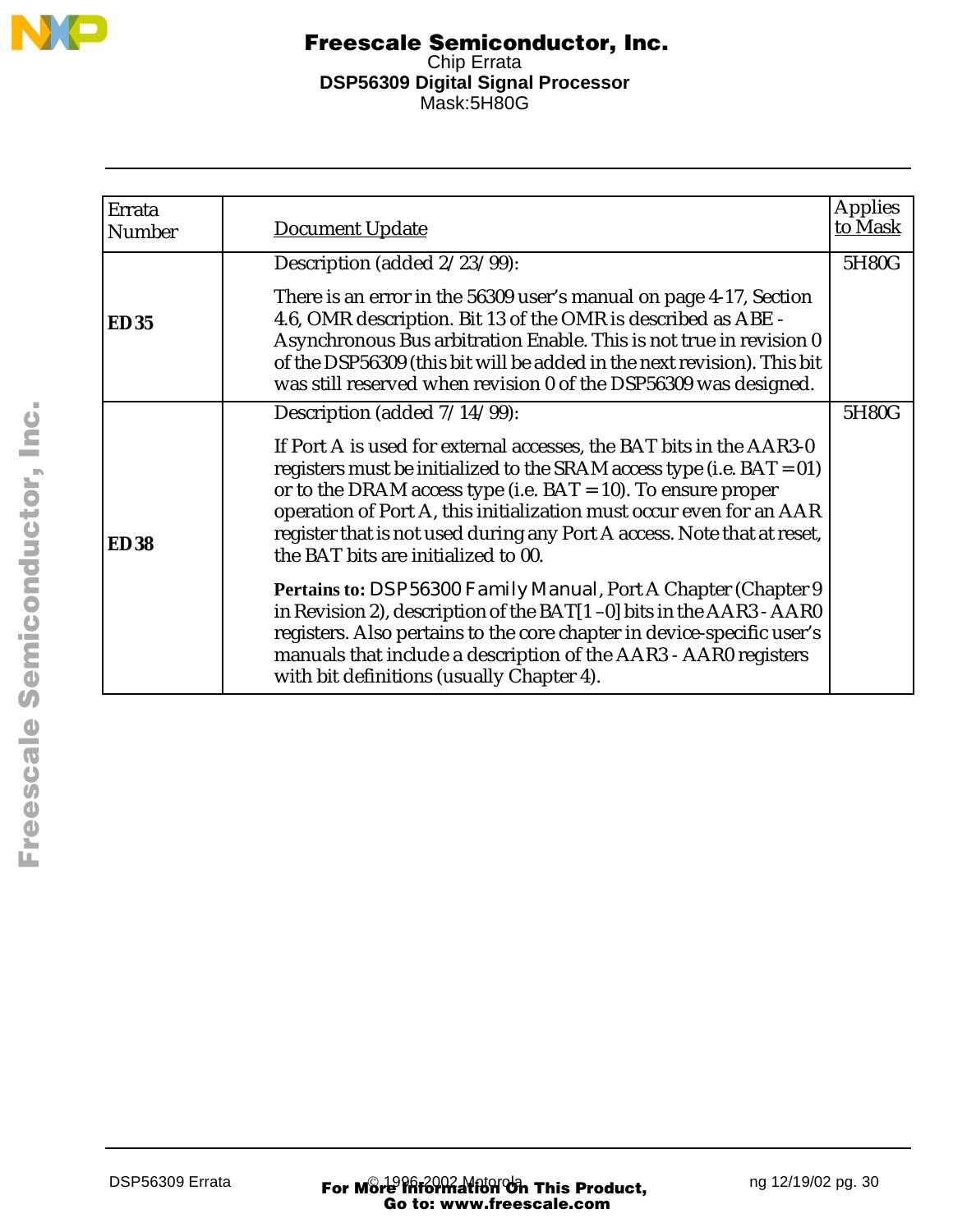

| Errata<br>Number | <b>Document Update</b>                                                                                                                                                                                                                                                                                                                                                                                                                            | <b>Applies</b><br>to Mask |
|------------------|---------------------------------------------------------------------------------------------------------------------------------------------------------------------------------------------------------------------------------------------------------------------------------------------------------------------------------------------------------------------------------------------------------------------------------------------------|---------------------------|
|                  | Description (added 11/11/99):                                                                                                                                                                                                                                                                                                                                                                                                                     | 5H80G                     |
|                  | When an instruction with all the following conditions follows a<br>repeat instruction, then the last move will be corrupted.:                                                                                                                                                                                                                                                                                                                     |                           |
|                  | 1. The repeated instruction is from external memory.                                                                                                                                                                                                                                                                                                                                                                                              |                           |
|                  | 2. The repeated instruction is a DALU instruction that includes 2<br>DAL registers, one as a source, and one as destination (e.g. tfr, add).                                                                                                                                                                                                                                                                                                      |                           |
|                  | 3. The repeated instruction has a double move in parallel to the<br>DALU instruction: one move's source is the destination of the<br>DALU instruction (causing a DALU interlock); the other move's<br>destination is the source of the DALU instruction.                                                                                                                                                                                          |                           |
|                  | Example:                                                                                                                                                                                                                                                                                                                                                                                                                                          |                           |
|                  | rep #number                                                                                                                                                                                                                                                                                                                                                                                                                                       |                           |
|                  | tfr $x0$ , $a \times (r0) + x0$ a, $y0$ ; This instruction is from external memory<br>$ $ _   _______   ------   ---------> This is condition 3 second part.<br>----------------------------> This is condition 3, first part - DALU interlock                                                                                                                                                                                                    |                           |
| <b>ED40</b>      | In this example, the second iteration before the last, the " $x(r0) + x0$ "<br>doesn't happen. On the first iteration before the last, the X0 register<br>is fixed with the " $x(r0) + x0$ ", but the "tfr $x0$ ,a" gets the wrong value<br>from the previous iteration's X0. Thus, at the last iteration the A<br>register is fixed with "tfr x0,a", but the "a,y0" transfers the wrong<br>value from the previous iteration's A register to Y0. |                           |
|                  | Workaround:                                                                                                                                                                                                                                                                                                                                                                                                                                       |                           |
|                  | 1. Use the DO instruction instead; mask any necessary interrupts<br>before the DO.                                                                                                                                                                                                                                                                                                                                                                |                           |
|                  | 2. Run the REP instructions from internal memory.                                                                                                                                                                                                                                                                                                                                                                                                 |                           |
|                  | 3. Don't make DALU interlocks in the repeated instruction. After<br>the repeat make the move. In the example above, all the "move a, y0"<br>are redundant so it can be done in the next instruction:                                                                                                                                                                                                                                              |                           |
|                  | rep #number<br>tfr x0,a<br>$x(r0) + x0$<br>move a, y0                                                                                                                                                                                                                                                                                                                                                                                             |                           |
|                  | If no interrupts before the move is a must, mask the interrupts<br>before the REP. Pertains to: DSP56300 Family Manual, Rev. 2,<br>Section A.3, "Instruction Sequence Restrictions."                                                                                                                                                                                                                                                              |                           |